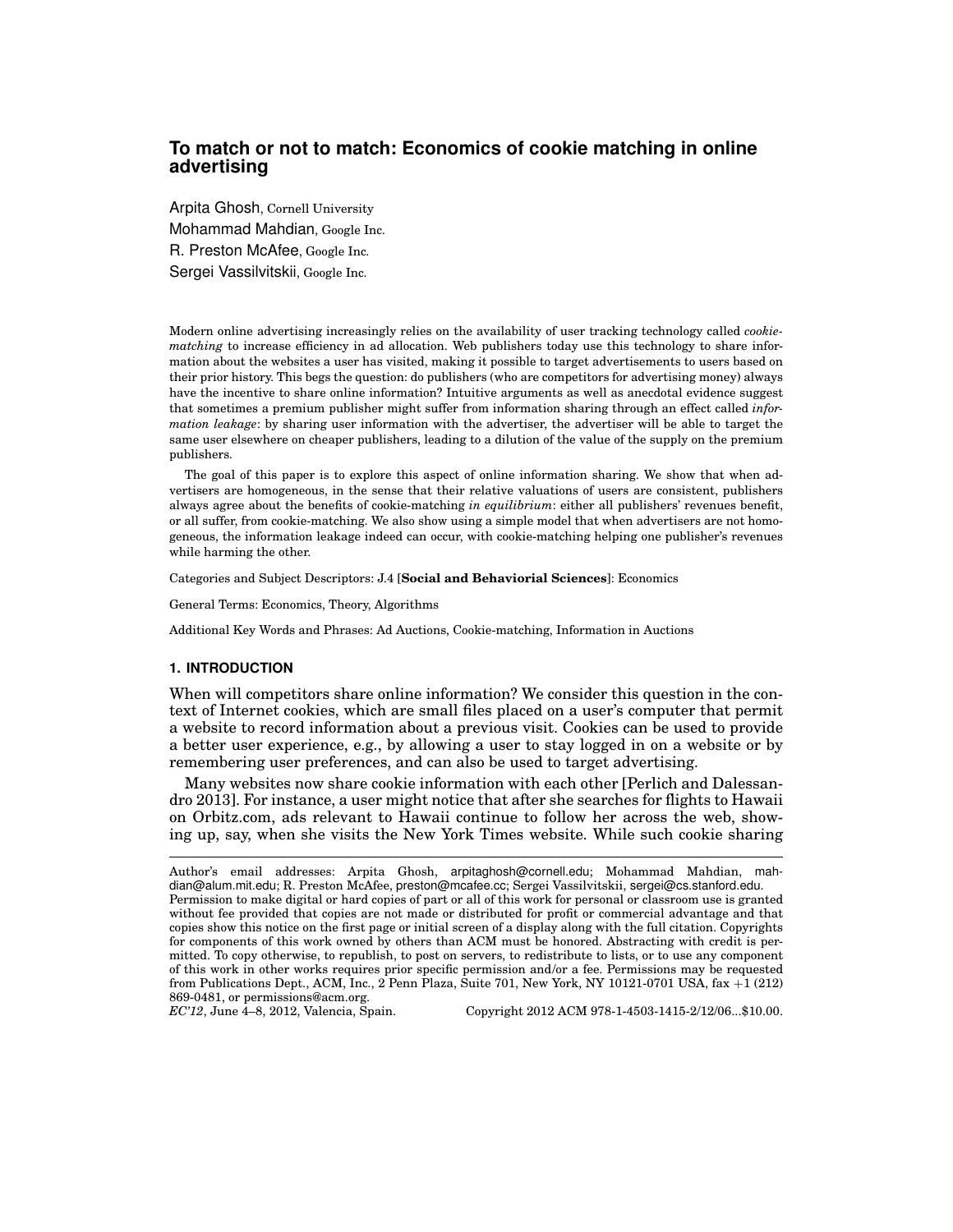amongst websites creates some obvious conveniences for the user, it also permits more *targeted* advertising by creating a more detailed picture of the customer, leading to potentially higher profits from advertising. For example, if Walmart knows a user visited a site focused on infant health, it may choose to also advertise baby strollers to the same user. Making this information available to advertisers, though, can affect ad prices, since often the set of websites visited by a user conveys information about how valuable the user is as a target for advertising. That is, cookie matching can influence the prices of advertising in the marketplace, which may impact websites' revenues in different directions, as discussed shortly. In this paper, we will focus on the incentives for and against cookie-sharing, asking when websites will voluntarily agree to participate in cookie-sharing, and what effects on prices and profits cookie-sharing creates.

*How cookie matching works.* Sharing cookie information is done through a service called *cookie matching* that is currently offered by most online advertising exchanges. Cookie-matching means that when a user visits a website, the ad exchange scrambles the cookie that they have placed on the user's computer (using what is called a collision-resistant one-way hash function; i.e., a function that transforms each cookie to a unique identifying string in a way that the transformation cannot be reversed), and passes the scrambled cookie as an identification number for the cookie to the interested advertisers.<sup>1</sup> This cookie id, while not revealing the contents of the cookie, enables these advertisers to build a mapping between their own cookies and the ad exchange's cookie ids and discover if they have interacted with this user before (for example, if the user has visited their website before, or if they have advertised to the user before). The advertisers will then be able to decide how much they want to bid based on this information. This sharing also enables the advertisers (both the winner of the auction and also the losers) to identify the user in his/her future visits (unless the cookie is deleted in the meantime).

The obvious benefit of this mechanism is that it allows advertisers to target users that have previously shown interest in their products. This targeting increases the value of advertising to the advertisers, and some of this increased value will be passed to the publishers in the long run. The not-so-obvious drawback for the publishers, especially premium publishers, is *information leakage*: a publisher whose site is often visited by high-value users owns a particularly valuable piece of information about these users. Without cookie matching, since advertisers have a high value for displaying their ads to these users and the number of impressions on this site is limited, the prices can be driven up in the auction. However, by passing the scrambled cookie to the advertisers, the advertisers will be able to target the same user elsewhere on cheaper publishers. This, in effect, increases the supply of advertising opportunities, which can drive the auction prices down. In this hypothetical scenario, sharing information dilutes the value of the supply on the premium publishers, while increasing the value of other publishers' supply. In other words, the added value of information is leaked from the premium publisher to the others.

The goal of this paper is to explore the latter aspect of cookie-matching, i.e., when a publisher leaks valuable information through cookie-matching that could harm their revenue (while helping other publishers). This is important, since such scenarios would present an obstacle to the universal adoption of the cookie-matching technology: a publisher who is harmed by information leakage would not voluntarily adapt this technology in the absence of any side payment.

We start with a discussion of various effects of cookie-matching in ad auctions.

<sup>&</sup>lt;sup>1</sup>See [Google 2013] for a more detailed explanation of the cookie matching service.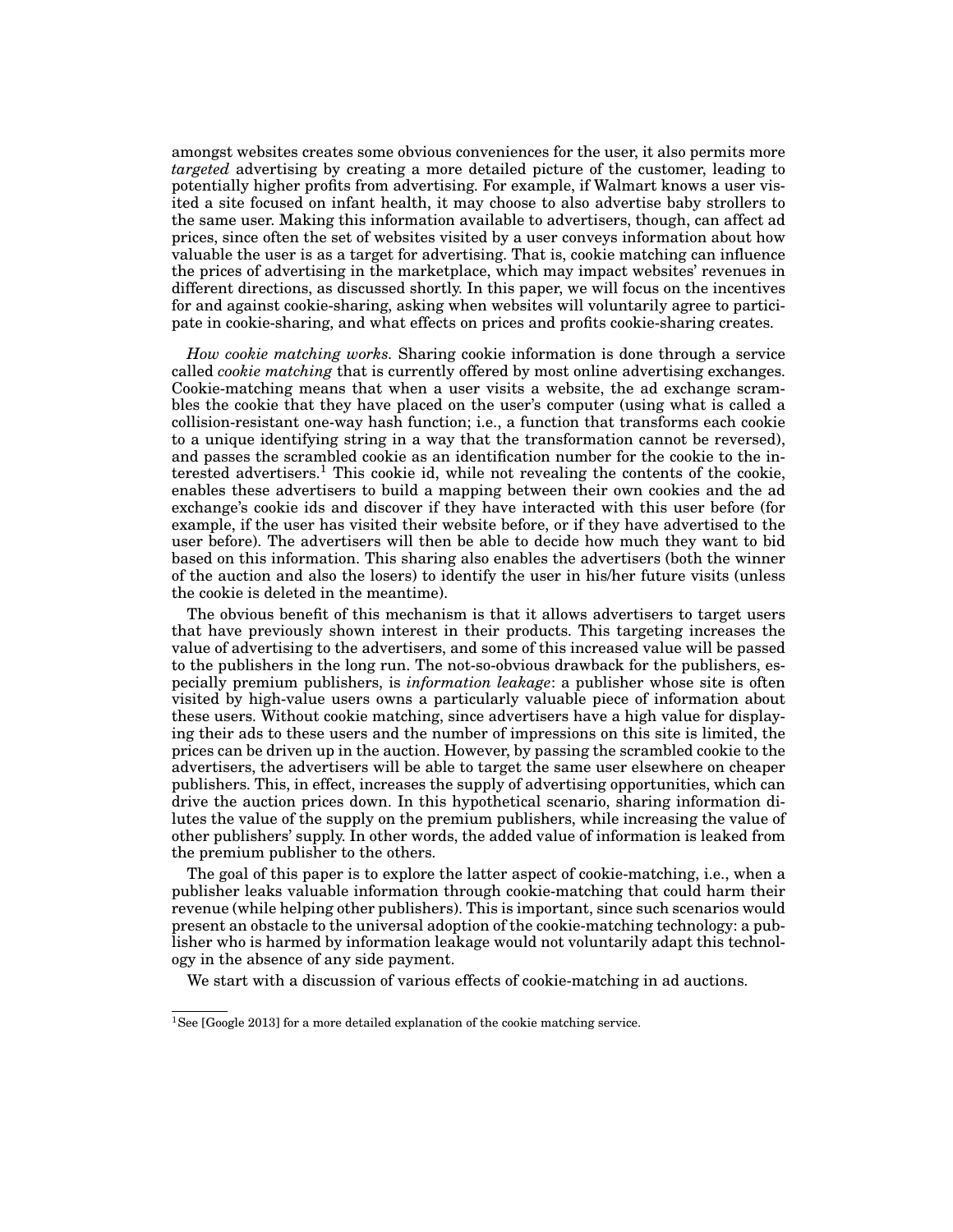## **1.1. The impact of cookie-matching on auction revenue**

Sharing information about the supply in an auction (here, the users) naturally impacts the outcome of the auction and the revenue it generates. We can divide the effects of providing data on users through cookie-matching on the advertising market into four major categories:

- **More efficient allocation**: Data (whether it is labeling the impressions with features of the user, or with identifiable information like the scrambled cookie) allows advertisers to evaluate impressions more accurately, thereby increasing the efficiency of the allocation.
- **Market fragmentation**: This increased efficiency can also lead to the fragmentation of the market and decreased revenue for the auctioneer. An example is when two advertisers are competing for an ad slot, but one advertiser is only interested in male users while the other is interested in females. In this scenario, providing any data that helps advertisers distinguish male and female users will lead to a more efficient allocation, but it can also lead to a lower revenue in a second-price auction.
- **Better interaction with the user**: Cookie matching allows the advertisers to know how many times they have seen a user before, thereby personalizing their ad creative each time and avoiding advertising too many times to the same user. The latter effect is called frequency-capping.
- **Data leakage**: By passing the cookie information to the advertiser, the publisher (and the ad exchange platform) run the risk that the advertiser takes advantage of this data elsewhere (on different publishers or even on different platforms) to decrease her cost at the cost of decreased revenue to the publisher.

The market fragmentation effect (and its positive counterpart, allocation efficiency) is essentially the reverse of the *bundling* problem that has been studied in the auction theory literature [see McAfee et al. 1989]. In this paper, our focus is on the information leakage effect: we first provide a model that demonstrates this information leakage effect in equilibrium, and then show that in a large class of models, information leakage does not cause disagreement about whether or not to cookie-match in equilibrium that is, cookie-matching can either increase or decrease publishers' revenues, but the direction of the revenue change is the same for all publishers.

#### **1.2. Overview**

Our main contribution is a simple model that exhibits the information leakage effect in cookie matching. Intuition as well as anecdotal evidence suggests that this is a real effect with many practical implications, and therefore is a phenomenon that one would like to capture in the equilibrium of a simple model. To achieve this, we employ a model that avoids having to deal with the complexity of the first two effects by assuming a homogeneous set of advertisers— a set of advertisers whose relative valuations of different users are similar, or consistent (*i.e.*, the vectors describing each advertiser's valuation of different users are scalar multiples of each other). This is a realistic model in many situations where there is already enough background information even without cookie-matching (such as impression type, or user demographics) to divide the market into fine-enough segments, each with a homogeneous set of competing advertisers that value the same users highly.

Surprisingly, the analysis of a simple special case of such a model (presented in Section 2) shows that in equilibrium, there is always agreement between publishers in terms of whether they would like to share cookie information or not— either all pub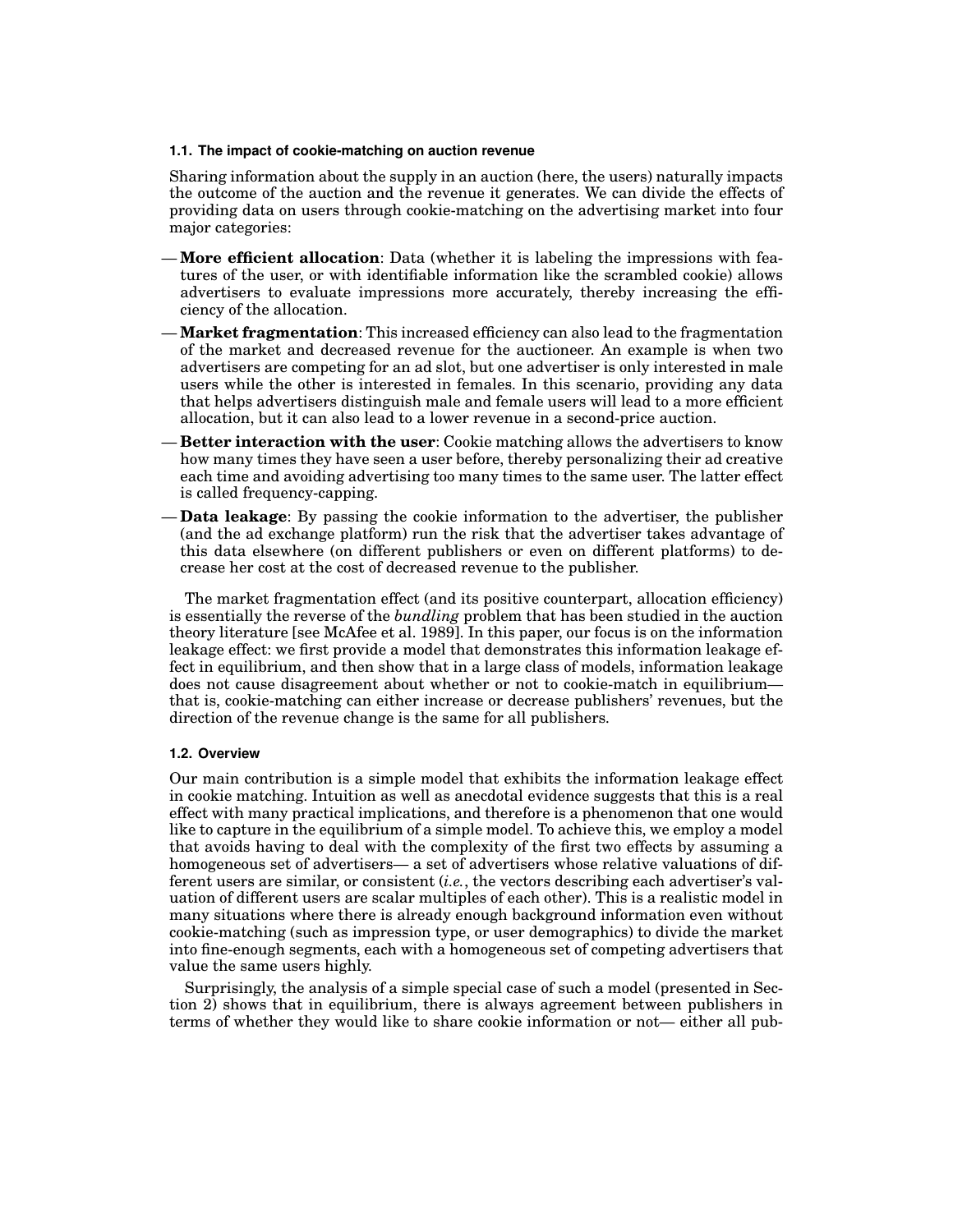lishers' revenues increase with cookie matching, or all publishers obtain lower revenue (which of these occurs depends, essentially, on whether frequency capping is revenue positive or revenue negative). We then extend this result to a fairly general model in Section 2. Essentially, the only major assumption of our model is the homogeneity of advertisers. The results, presented in Section 3, suggest that the information leakage effect might not be as serious a problem in practice as one might suspect. Finally, we provide a simple model with only two types of advertisers where this result does not continue to hold— *i.e.*, information leakage from cookie matching indeed has opposite effects on the revenues of different publishers.

## **1.3. Related work**

Information sharing by competitors has long been studied by economists. Much of this literature has focused on auctions, especially starting with the seminal work in Milgrom and Weber [1982], and most recently in Abraham et al. [2013]. However, this literature focuses on information provided *to* competitors, rather than shared *by* competitors; there are only a few studies focused on incentives to share by competitors (e.g. Clarke [1983], Gal-Or [1985]) which conclude that firms will not voluntarily share information. Finally, there is an extensive literature on information-sharing in a cartel environment; see e.g. Teece [1994] and the references therein. Information sharing is often viewed as a sign of collusion on the principle that firms have no incentive to provide information except to produce a cartel. The focus of the cartel papers is not on the incentives to join an information-sharing system but instead on the use of such a system to fix prices.

There are also a number of recent papers on the role of information and targeting in advertising. Bergemann and Bonatti [2011] and Fu, Jordan, Mahdian, Nadav, Talgam-Cohen, and Vassilvitskii [Fu et al.] study the effect of introducing targeting information on the revenue of ad auctions. Emek et al. [2012] and Sheffet and Miltersen [2012] discuss the algorithmic question of designing revenue-optimal signaling schemes in second-price auctions. Babaioff et al. [2012] study optimal mechanisms for selling information.

## **2. MODEL**

The online advertising market consists of three kinds of agents— users, publishers, or the websites visited by users, and the advertisers who want to display their ads to users on these websites. The price of an ad impression in this market will depend on how much information about the corresponding user is available to advertisers at the time of bidding, since advertisers have different values for advertising to different users. This means that whether or not cookie-matching is being used in the marketplace will affects the price of advertising, and this effect may be different on different websites. We will be interested in computing the equilibrium prices of impressions with and without cookie-matching to determine how cookie-matching impacts publishers' revenues, and in using this analysis to investigate when the information leakage phenomenon can arise in an advertising market with cookie-matching. We now present a formal model which allows addressing this question.

There is a set of publishers, or websites,  $W = \{w_1, w_2, \ldots\}$ , and a number of users visiting these websites (we use publisher and website interchangeably throughout the paper). A number of advertisers are interested in advertising to these users, some of whom are more likely to purchase the advertisers' products than others, and are therefore preferred by the advertisers as advertising targets.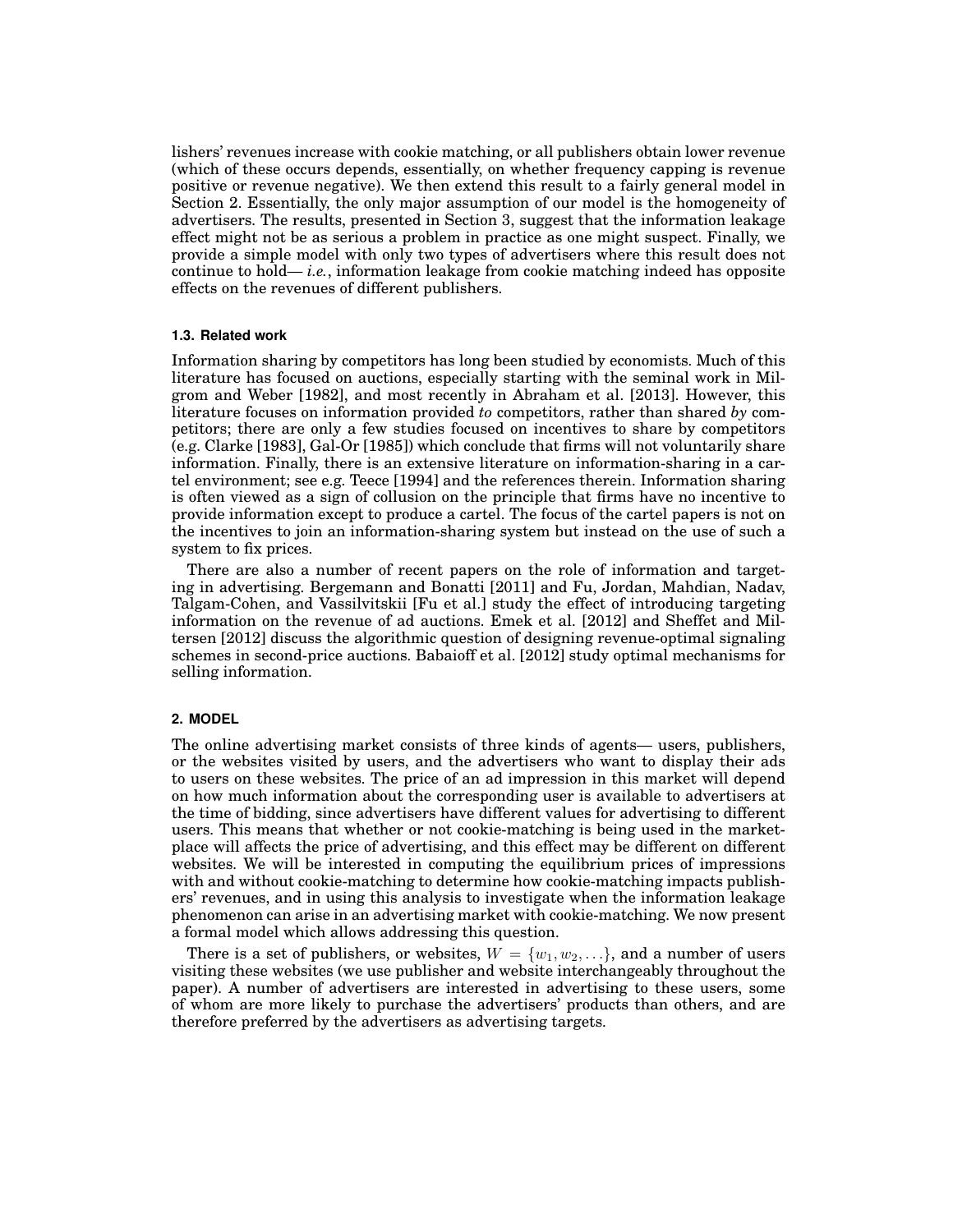*User model.* We model the fact that different users differ in their response to ads, and therefore have different values to advertisers, by saying that a user is either a *high* type or a *low* type. We denote the proportion of users of type t, where  $t \in \{H, L\}$ , by  $p_t$ . Note that in the most general model, user types do not have to be restricted to be binary (high and low), and there could be multiple types of users corresponding to the differing revenues that the advertiser expects to make from advertising to these users. For the majority of this paper, we focus on this simplified model with only two types of users, since this turns out to be a setting rich enough to capture the essence of the arguments. However, we note that this assumption is for simplicity only; we will briefly discuss how the result can be generalized to more than two types in Section 3.3.

We model user browsing behavior as follows. We assume that at each time period, the user (irrespective of her type) leaves the system (*i.e.*, stops browsing) with probability  $q<sup>2</sup>$  If she continues to browse (which happens with the remaining probability 1 – q), she chooses to visit website  $w \in W$  with probability  $p_{t,w}$ , where this probability now depends on the user's type  $t \in \{H, L\}$ . We assume that these random choices of whether to continue, and which website to visit if continuing, are made independently at each step.

*Advertiser model.* There are N advertisers, each of whom has some positive value for a high-type user, and a value of zero for a low-type user. Advertisers cannot directly observe the type of a user— rather, they can only infer it from the user's behavior. The ith advertiser has a value of  $v_i$  for advertising to a high-type user for the first time; we assume the advertiser does not obtain any additional utility by advertising to the same user more than once. We number advertisers in decreasing order of values, so that  $v_1 \ge v_2 \ge \cdots \ge v_N$ . A special case of interest is that of a fully competitive market,  $i.e.,$  when the  $v_i$ 's are all the same value  $v.$ 

We use this model to study incentives for information sharing by comparing the expected revenue that publishers, or websites, obtain under two types of information sharing regimes— one with cookie-matching and one without. Without cookiematching, any user appears to be a new user to every advertiser on every visit, since there is no information preserved between visits. When cookie-matching is available, a scrambled version of the user's cookie is sent to all advertisers every time she visits a website, so that when an advertiser bids for an impression, she knows the entire sequence of websites that the user  $u$  associated with that impression has visited so far. We analyze and compare the revenue in both models by computing market equilibrium prices and allocation, *i.e.*, a set of prices for impressions and an allocation of impressions to advertisers at which

— every impression for which at least one advertiser has non-zero value is sold, and

— each advertiser weakly prefers the impressions she receives to any other set of impressions.

Sometimes there can be more than one set of prices satisfying the above conditions. For example, if there is only one impression and two bidders with values  $v_1$  and  $v_2$ interested in this impression, then allocating the impression to the higher bidder at any price between  $v_1$  and  $v_2$  satisfies both of the above conditions. In such cases, we study the lowest-price market equilibrium (in this example, the equilibrium at price  $v_2$ ), which is a natural generalization of the second price auction prices. Note that it is not a priori obvious that such a "lowest-price" equilibrium should exist: our proof also

<sup>&</sup>lt;sup>2</sup>The assumption that the probability of leaving in each step is constant is consistent with the empirical observation that the number of websites visited during a session follows exponential decay; see, for example, [Ortega and Aguillo 2010].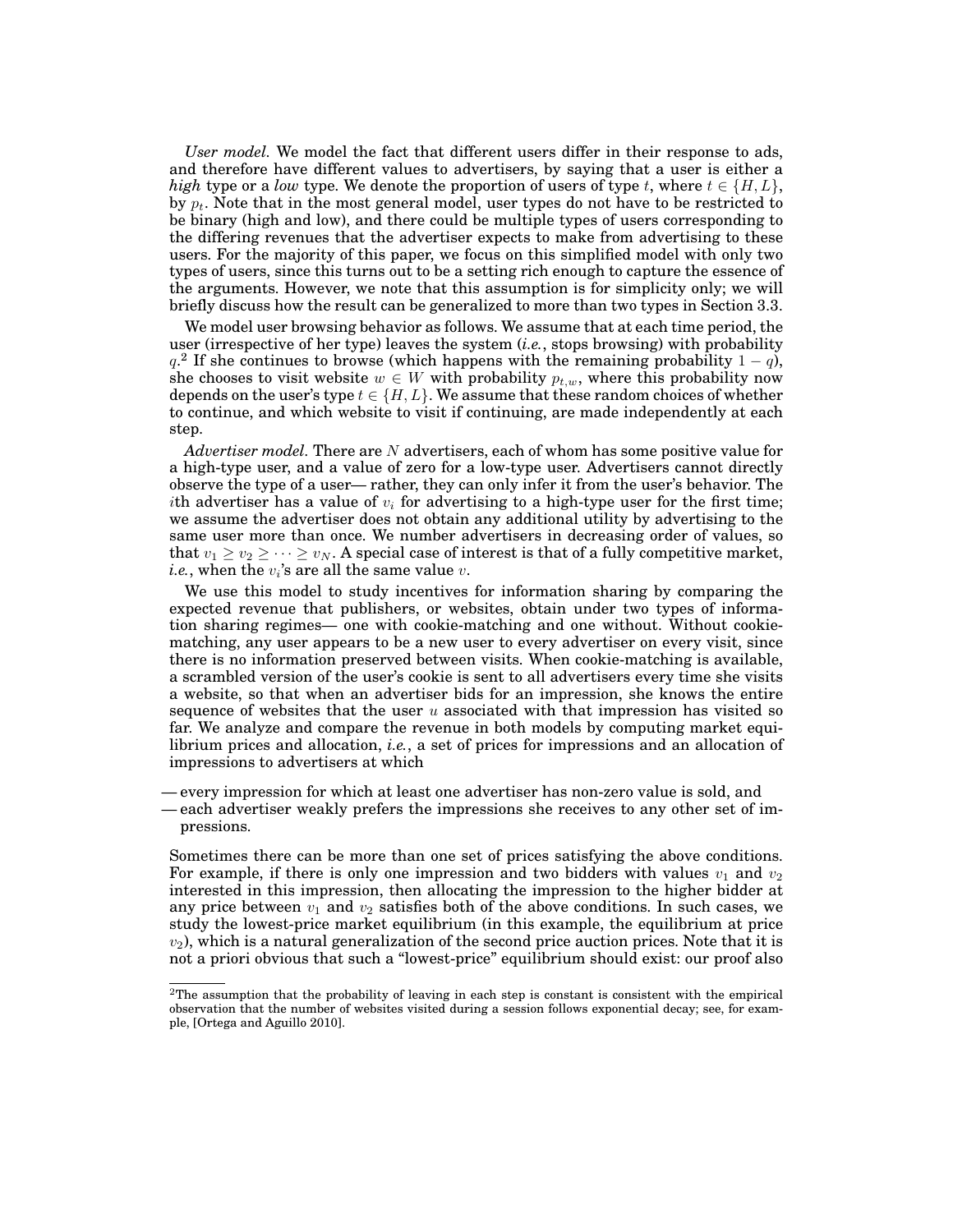establishes the existence of such an equilibrium (alternatively, one can apply the result of Demange, Gale, and Sotomayor [1986] that shows that such a canonical equilibrium exists). The revenue per impression of a website  $w_i$  (also called the revenue of publisher  $i)$  is the expected price of an impression on this website in such an equilibrium.

Our results are structured around a *homogeneity* assumption: we say that advertiser valuations are homogenous if the value of a user to each advertiser can be written as a product of an advertiser-specific value, and a user-type specific value (for example, zero for low-type users and one for high-type users). In other words, the relative valuations of users are consistent across advertisers. As we will see, the information leakage phenomenon that is intuitively expected with cookie matching in fact cannot arise when advertiser values have this property (as is the case in the model with high- and low-type users defined in this section)— all publishers' revenues change in the same direction (*i.e.*, they all increase or all decrease) as a result of cookie matching. As we will show in Section 4, however, when advertiser values do not have this consistency property, the heterogeneity in advertiser valuations can indeed lead to the information leakage phenomenon— we illustrate this via a simple example where a second group of advertisers that do not care about the type of the user (*i.e.*, with the same value for high and low-type users) are added to the market.

*A special case.* We use the following special case of the model as an illustration throughout the paper. There are two websites or publishers,  $w_1$  and  $w_2$ , where  $w_1$  is the 'premium' website (*i.e.*, the website with higher-value users) and  $w_2$  is the nonpremium website. A high-type user visits each website with probability  $1/2$ , whereas a low-type user only visits  $w_2$ — this means that visiting  $w_1$  is a clear signal that the user is of high-type. Half the user population is high-type, while the other half is lowtype, *i.e.*,  $p_H = p_L = 1/2$ . Also, all advertisers derive the same value from advertising to high-type users:  $v_i = v$  for all i. This example represents a case where publisher  $w_1$ has a valuable piece of information about its visitors (while  $w_2$ 's information is not so valuable).

## **3. PUBLISHER REVENUE WITH HOMOGENEOUS ADVERTISERS**

In this section, we analyze the expected revenue of each publisher in the models with and without cookie-matching when advertisers are homogeneous (*i.e.*, advertisers' values for users are all constant multiples of the same vector). The phenomenon of interest to us is disagreement between different publishers about whether or not to share information. More precisely, we would like to know if there are scenarios where providing cookie-matching increases the revenue of one publisher at the expense of another publisher. Our main result is the following theorem, which proves that in the model with homogeneous advertisers, this will never happen: all publishers agree about whether they would like to participate in cookie matching.

THEOREM 3.1. *When advertisers are homogenous, the expected revenue per impression of a website* w*, both with and without cookie-matching, is proportional to*

$$
\beta_w := \frac{p_H p_{H,w}}{\sum_{t \in \{H,L\}} p_t p_{t,w}}.
$$

Therefore, either for all websites  $w_i$ , the revenue per impression of  $w_i$  in the model with *cookie-matching is greater than its revenue per impression in the model without cookie*matching, or the reverse inequality holds for all  $w_i$ .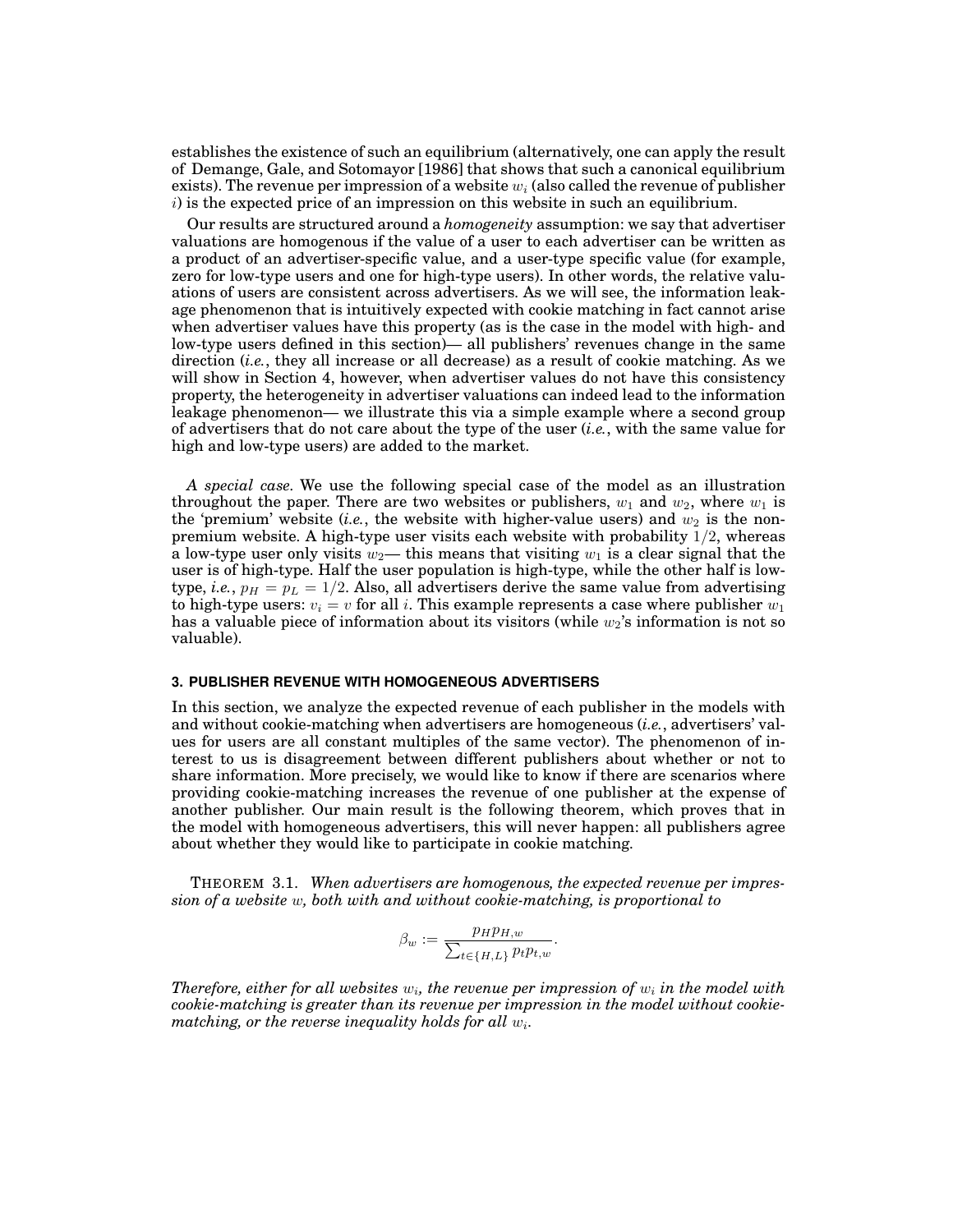Note that the quantity  $\beta_w$  is the fraction of impressions on w that are from hightype users. Therefore, the above theorem shows that in both models, all websites get the same expected revenue per high-type visitor.

The proof of Theorem 3.1 is presented in Sections 3.1 (for the model without cookiematching) and 3.2 (for the model with cookie-matching). We discuss further generalizations of this result in Section 3.3, and finally numerically examine the calculated revenues in the case of the simplest model (with two websites and half the users being type  $H$ ) in Section 3.4.

*Intuition behind the proof.* Our proof of Theorem 3.1 is based on calculating the equilibrium prices of impressions in both scenarios with and without cookie matching. With cookie matching, the price of an impression depends only on the user history, and not on the website on which the impression occured— more precisely, the price depends on the website only to the extent that it constitutes (the last) unit of information available to advertisers to update their belief about the type of the user. This means that for every history  $S$  of the websites the user has visited, we need to calculate an equilibrium price  $\lambda(S)$  at this history. This is done by writing equations that capture the fact that prices are at an equilibrium. More specifically, the equilibrium equation in this case (Equation (5) in Section 3.2) says that the advertiser winning an impression (which is the advertiser with the highest bid who still has not displayed her ad to the user) is indifferent between winning the impression and waiting to win the next impression (if any) by the same user. This gives a recurrence relation that gives the equilibrium price at a history in terms of the equilibrium price at longer histories. This recurrence can be solved in combination with a terminating condition that says that when there is no remaining bidder, the price should drop to zero.

Without cookie matching, the price of an impression depends entirely on which website the impression occurs, since advertisers have no other information available to discern the user's type (so for example in the special case, prices will be higher on  $w_1$ than  $w_2$ , since a user on  $w_1$  is definitely a high-type user, whereas a user on  $w_2$  can be either high or low-type). The equilibrium equation in this case will be in terms of variables  $\theta_w$  representing the price of an impression on website w, as well as variables  $x_{a,w}$ , representing the fraction of the traffic of w that advertiser a purchases. The utility function of each advertiser can be written in terms of these variables, and firstorder conditions of optimality of this utility function (in terms of the variables  $x_{a,w}$  that are under a's control) give us the equilibrium equations. These equations give us the equilibrium prices and allow us to compare the publishers' revenues with and without cookie matching.

#### **3.1. Analysis of the model without cookie-matching**

In the model without any cookie-based user tracking, all impressions on a website look the same. Therefore, for each website w, there is a single user-independent price  $\theta_w$ per impression. We now write equilibrium conditions for these prices.

Consider the utility maximization problem from the perspective of one fixed advertiser a, who needs to decide what fraction  $x_{a,w}$  of traffic on each website w to buy. We compute the utility per user that this advertiser derives from a particular choice of allocation  $x_{a,w}$ . Fix a user of type  $t \in \{H, L\}$ . The expected total number of websites this user visits is  $1/q$ . On each such visit, the probability that she visits website w is  $p_{t,w}$ , in which case she sees the ad of a with probability  $x_{a,w}$ . Therefore, for a user of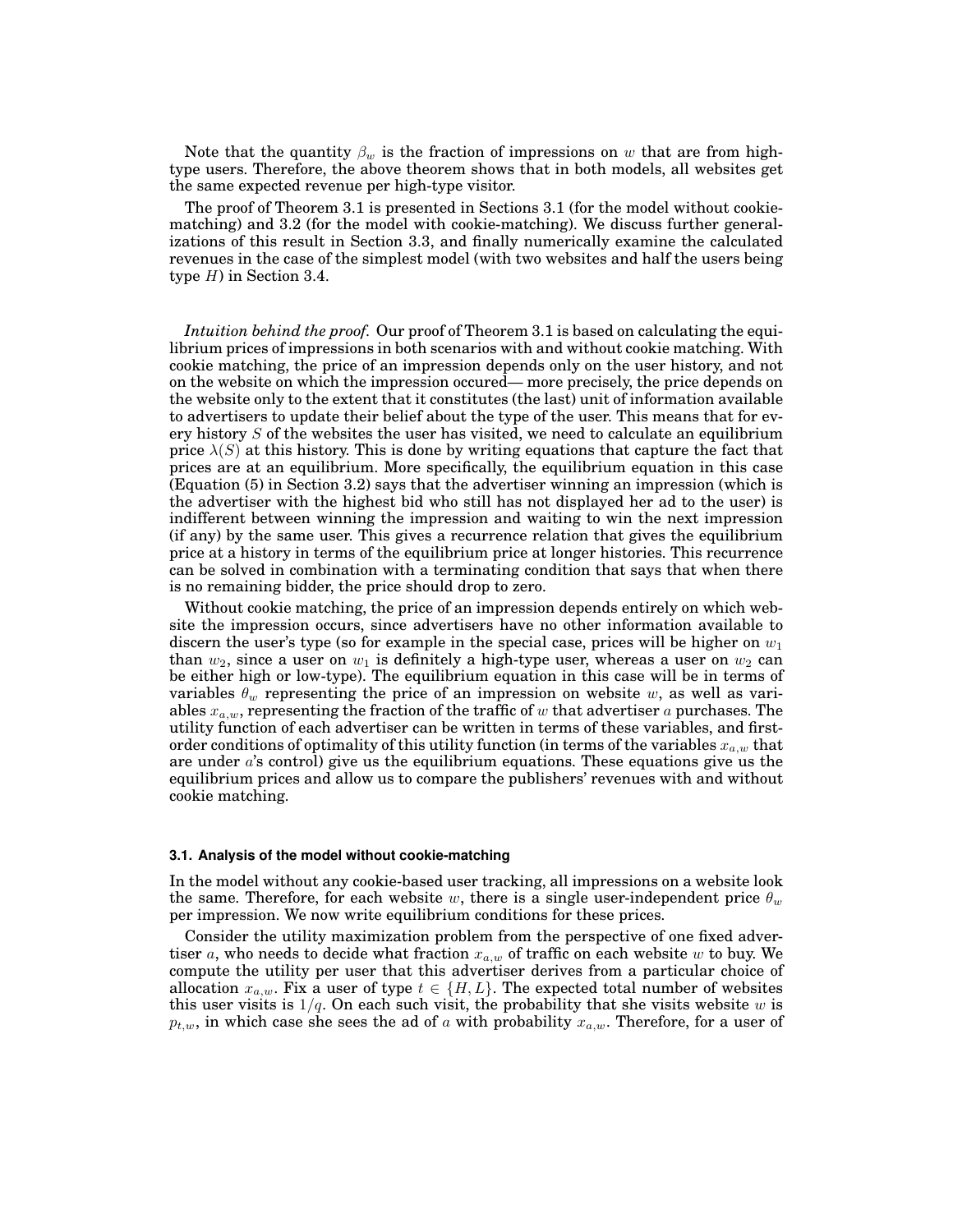type  $t$ ,  $a$  pays a total expected cost of

$$
\frac{1}{q}\sum_{w\in W}p_{t,w}x_{a,w}\theta_w.
$$

Also, the probability that the user continues to browse for exactly i steps is  $q(1$  $q^{i-1}$ , and the probability of seeing a's ad on any such step where the user continues browsing and visits some website is  $x_{a,t} := \sum_{w \in W} p_{t,w} x_{a,w}$ . So the total probability of a particular user of type t getting exposed to  $a$ 's ad at least once can be written as:

$$
1 - \sum_{i \ge 1} q(1-q)^{i-1} (1 - x_{a,t})^i = \frac{x_{a,t}}{q + (1-q)x_{a,t}}.
$$

Therefore, the total utility that  $a$  derives from a random user (of either type) is

$$
U = p_H \cdot v_a \frac{x_{a,H}}{q + (1-q)x_{a,H}} - \frac{1}{q} \sum_{t \in \{H,L\}} p_t \sum_{w \in W} p_{t,w} x_{a,w} \theta_w.
$$

To optimize the utility of the advertiser with respect to the fractions  $x_{a,w}$  of the total inventory on each site that  $a$  buys, we need to take the derivative of the above expression with respect to each  $x_{a,w}$  (recall that  $x_{a,H} := \sum_{w \in W} p_{H,w} x_{a,w}$ ):

$$
\frac{\partial U}{\partial x_{a,w}} = v_a p_H \frac{p_{H,w} q}{(q + (1-q)x_{a,H})^2} - \sum_{t \in \{H,L\}} \frac{p_t p_{t,w} \theta_w}{q}
$$

The above derivative is zero if and only if

$$
\theta_w = v_a p_H p_{H,w} (1 + (\frac{1}{q} - 1)x_{a,H})^{-2} (\sum_{t \in \{H, L\}} p_t p_{t,w})^{-1}
$$

or

$$
\theta_w = v_a (1 + (\frac{1}{q} - 1)x_{a,H})^{-2} \beta_w.
$$
 (1)

This means that for every advertiser a and website w, the allocations  $x_{a,w}$  and prices  $\theta_w$  are such that either

- Equation (1) holds; or
- $x_{a,w} = 0$  and  $\theta_w > v_a (1 + (\frac{1}{q} 1)x_{a,H})^{-2} \beta_w$ ; or
- $x_{a,w} = 1$  and  $\theta_w < v_a(1 + (\frac{1}{q} 1)x_{a,H})^{-2}\beta_w$ .

We are now ready to complete the proof of Theorem 3.1 in the case of no cookiematching. Assume, for contradiction, that at a lowest-price equilibrium, for two websites  $w$  and  $w'$ , we have  $\theta_w/\beta_w > \theta_{w'}/\beta_{w'}$ . For any advertiser  $a$ , if  $x_{a,w}>0$  and  $x_{a,w'}< 1$ , we have

$$
v_a(1+(\frac{1}{q}-1)x_{a,H})^{-2} \ge \theta_w/\beta_w > \theta_{w'}/\beta_{w'} \ge v_a(1+(\frac{1}{q}-1)x_{a,H})^{-2},
$$
 (2)

which is a contradiction. Therefore, for every a, either  $x_{a,w} = 0$  or  $x_{a,w'} = 1$ . Since at the equilibrium there must be at least one  $a^*$  with  $x_{a^*,w} > 0$ , for this  $a^*$ , we have  $x_{a^*,w'} = 1$ . This means that no other  $a \neq a^*$  can have  $x_{a,w'} = 1$ , and therefore for all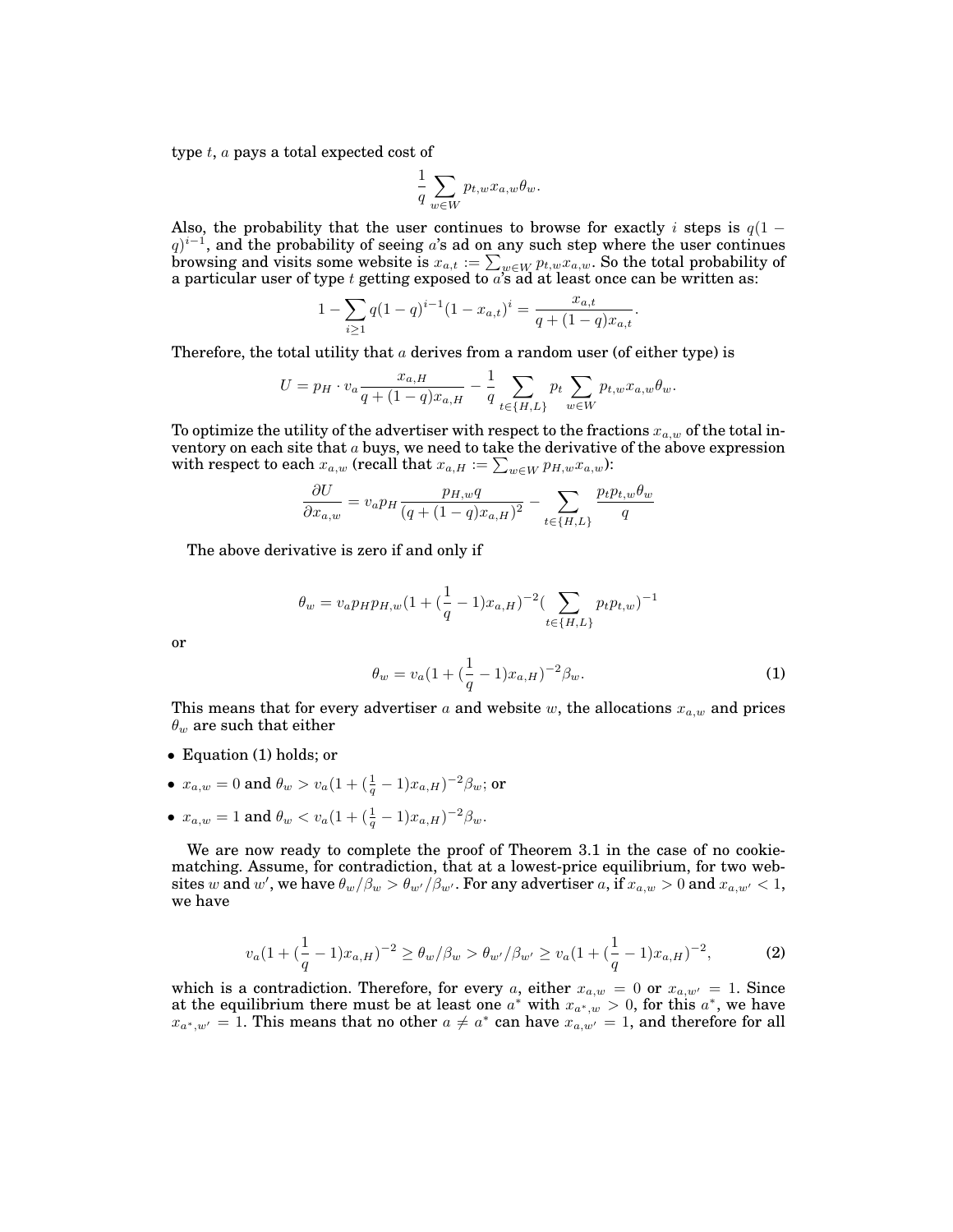such a's, we have  $x_{a,w} = 0$ , implying that  $x_{a^*,w} = 1$ . Since this argument holds for every  $t$ wo  $w,w'$  with  $\theta_w/\beta_w > \theta_{w'}/\beta_{w'}$ , we conclude that  $a^*$  must have bought everything, *i.e.*,  $x_{a^*,w} = 1$  for all w.

We now complete the proof using the fact that the equilibrium is a *lowest-price* equilibrium. Take a website w with the maximum value of  $\theta_w/\beta_w$ . It is easy to see that if we slightly decrease the price of impressions at this website, no advertiser  $a\neq a^*$  will still be interested in buying these impressions. Therefore we are still at an equilibrium, which contradicts the assumption on minimality of prices.

The contradiction shows that at a lowest-price equilibrium, for every two websites  $w$ and w', we must have  $\theta_w/\beta_w = \theta_{w'}/\beta_{w'}.$ 

*A closed form in the simple model.* We can give a simple closed-form expression for the revenue in the case that all advertisers have the same value  $v$  for advertising to high-type users. In this case, due to symmetry, in the equilibrium we must have  $x_{a,H} = 1/N$  for every advertiser a. Therefore, Equation (1) implies

$$
\theta_w = v(1 + (\frac{1}{q} - 1)\frac{1}{N})^{-2} \beta_w.
$$
\n(3)

Plugging in the parameters of the simple model, we get:

$$
\theta_1 = (1 + \frac{1-q}{qN})^{-2}v
$$
 and  $\theta_2 = (1 + \frac{1-q}{qN})^{-2}v/3$ .

#### **3.2. Analysis of the model with cookie-matching**

We now analyze the model in the cookie-matching regime. In this case, each impression comes with a complete history of the user (*i.e.*, the websites she has visited), and therefore the equilibrium price of advertising to the user can depend on this history. We denote the sequence of websites the user has visited by  $S = w_{i_1}, w_{i_2}, \ldots, w_{i_k}$ . The length of this history is denoted by  $|S| = k$ . We denote a history S followed by a visit to a website  $w \in W$  by appending w to S as S.w. The price at the history S is denoted by  $\lambda(S)$ .

We write the equilibrium conditions for the price at a history  $S$  of length k. At this history,  $k-1$  advertisers (that can be shown by induction to be the advertisers  $1, \ldots, k-1$ 1, *i.e.*, the advertisers with the top *k* − 1 values) have already won an impression, and therefore only advertisers  $k, \ldots, N$  are interested. The value of the *i*th advertiser for buying this impression is  $Pr[H|S| \cdot v_i - \lambda(S)$ , where  $Pr[H|S]$  denotes the probability that the user is of type  $H$ , given the history S of the sites she has visited.

The utility of this advertiser for waiting is the probability that the user returns, which is  $(1 - q)$ , times the utility conditioned on her return. If the user returns and visits a website w, the utility of the advertiser is  $v_i - \lambda(S,w)$  if the user is of high type and  $-\lambda(S,w)$  if she is of low type. Therefore, the overall utility of the advertiser if the user returns can be written as:

$$
\Pr[H|S] \cdot \sum_{w \in W} p_{H,w} \cdot (v_i - \lambda(S.w)) + \Pr[L|S] \cdot \sum_{w \in W} p_{L,w} \cdot (-\lambda(S.w))
$$
  
= 
$$
\Pr[H|S]v_i - \sum_{w \in W} \Pr[w|S]\lambda(S.w),
$$
 (4)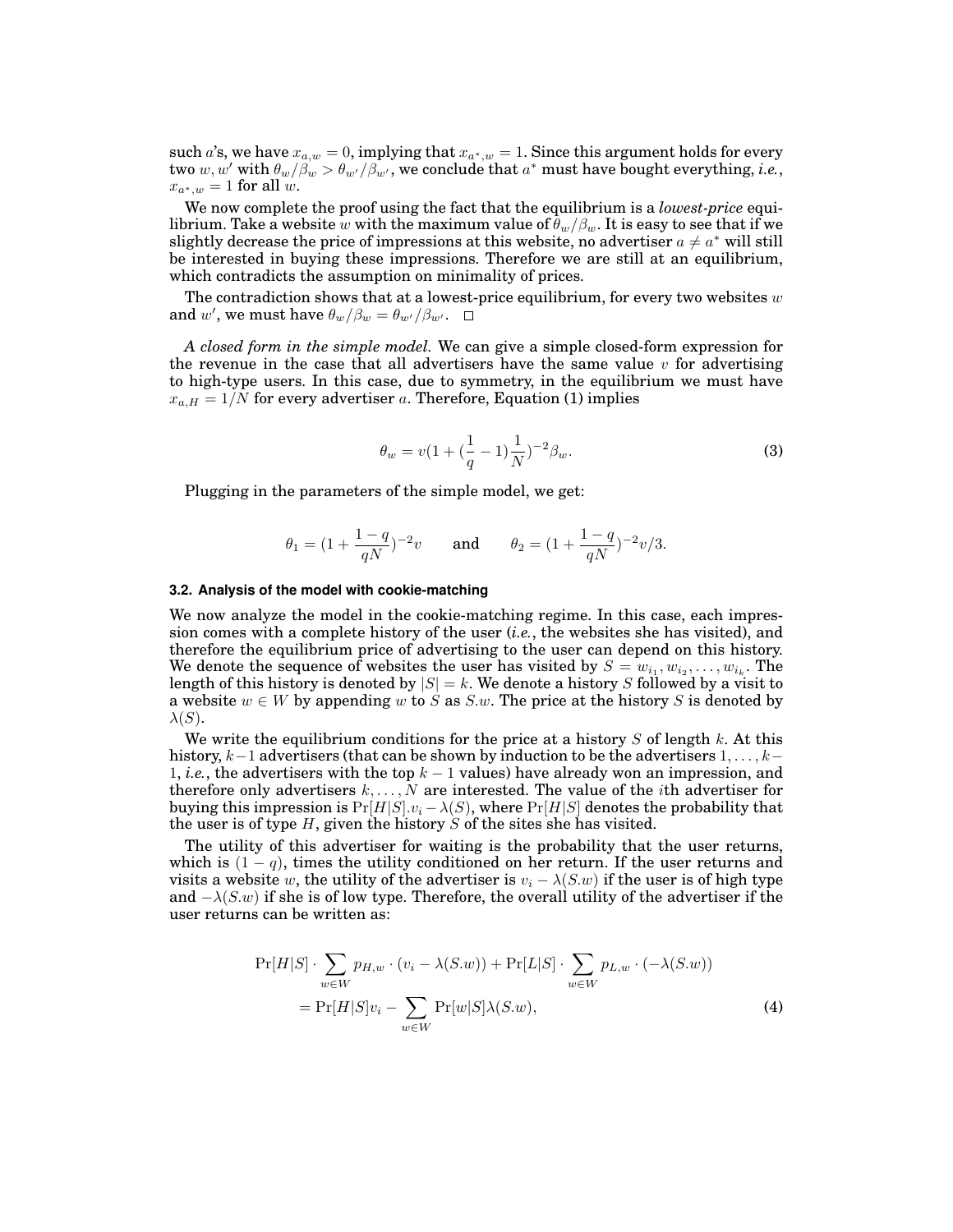where  $Pr[w|S] = Pr[H|S] \cdot p_{H,w} + Pr[L|S] \cdot p_{L,w}$  is the probability that a user visits the website  $w$  after the history  $S$ .

Therefore, the equilibrium condition says that for the advertiser who wins the present impression, the buy-now utility of  $Pr[H|S| \cdot v_i - \lambda(S)$  is greater than or equal to  $(1 - q)$  times the expression in (4), and for the other advertisers the reverse inequality holds. This implies that the advertiser winning this impression should be the advertiser k, and in order to get the lowest-price equilibrium, we must have equality for the advertiser  $k + 1$ . Thus, the equilibrium condition implies:

$$
\Pr[H|S].v_{k+1} - \lambda(S) =
$$
  

$$
(1-q)\left(\Pr[H|S]v_{k+1} - \sum_{w \in W} \Pr[w|S]\lambda(S.w)\right).
$$
 (5)

This implies the following recurrence that gives the price at any history in terms of prices at longer histories.

$$
\lambda(S) = q \cdot \Pr[H|S] \cdot v_{k+1} + (1-q) \sum_{w \in W} \Pr[w|S] \cdot \lambda(S.w).
$$
 (6)

For the base of this recurrence, we have

$$
\forall S, |S| \ge N : \quad \lambda(S) = 0. \tag{7}
$$

This is because after any history that contains at least  $N$  page visits, all but at most one of the advertisers have already advertised to the user and therefore the price drops to zero.

Using this recurrence, and induction on the length of the history, we obtain the following formula for the price at any given history:

$$
\lambda(S) = \Pr[H|S] \cdot \sum_{i=k+1}^{N} q(1-q)^{i-k-1} v_i
$$
\n(8)

For each website  $w \in W$ , the expected revenue per user of this website can be written in terms of the prices  $\lambda(.)$  as follows:

$$
\text{Revenue per user of } w = \sum_{S = (w_{i_1}, \dots, w_{i_{k-1}}, w)} \Pr[S] \lambda(S) \tag{9}
$$

Using (8) and (9), we can write the expected revenue per user of a website  $w$  as follows:

**Revenue per user of** 
$$
w = \sum_{k=1}^{N} \sum_{S} \Pr[S] \cdot \Pr[H|S] \cdot \sum_{i=k+1}^{N} q(1-q)^{i-k-1} v_i
$$
,

where the second summation is over all histories S of length k that end in w. Using Bayes' rule, we have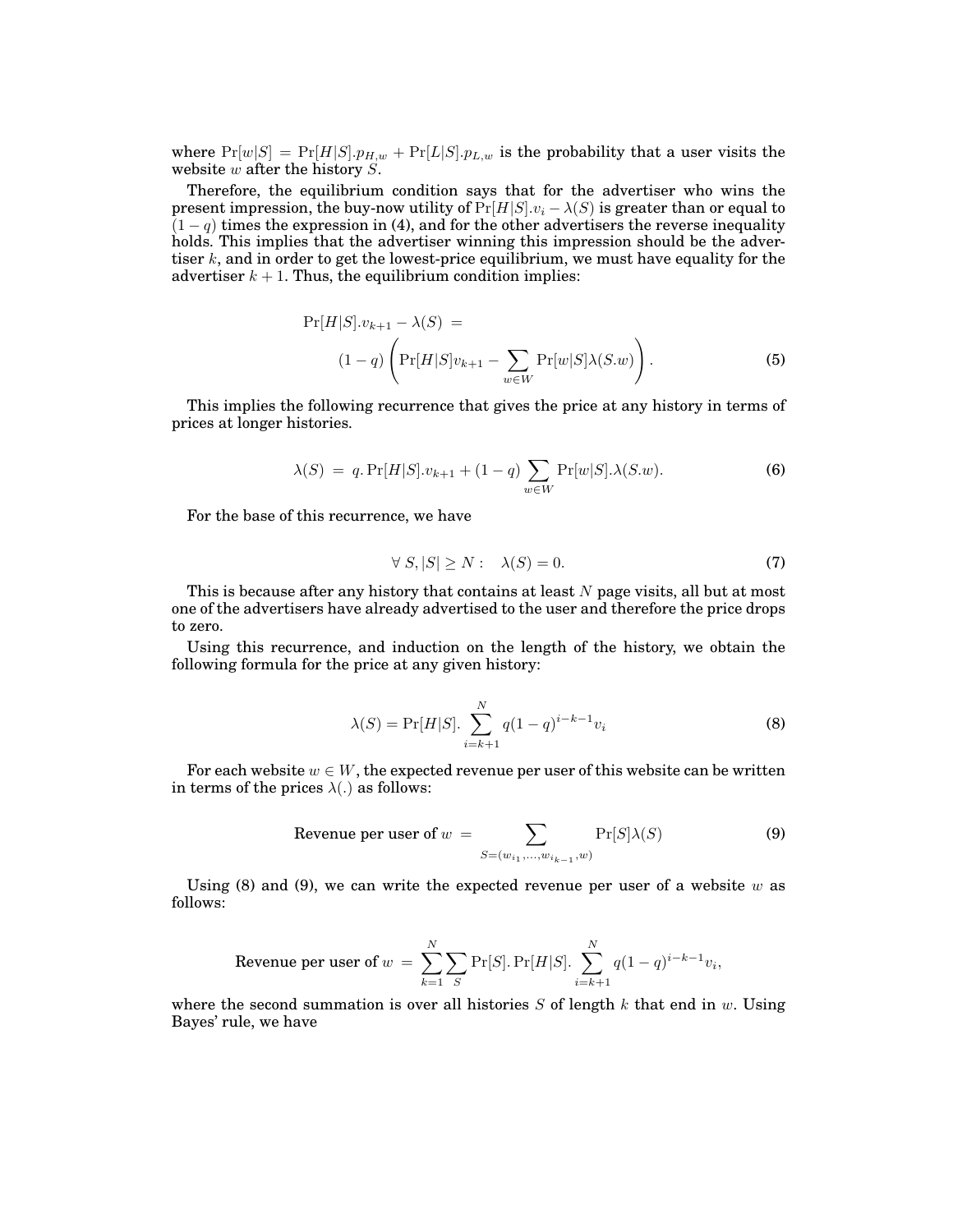**Revenue per user of** 
$$
w = \sum_{k=1}^{N} \sum_{S} p_H \cdot \Pr[S|H] \cdot \sum_{i=k+1}^{N} q(1-q)^{i-k-1} v_i
$$
.

The summation  $\sum_{S} Pr[S|H]$  is equal to the probability that a high-type user visits at least  $k$  websites, and chooses the website  $w$  on her  $k$ th visit. This can be written as  $(1 - q)^{k-1} p_{H,w}$ . Using this, we can simplify the above expression:

Revenue per user of 
$$
w = \sum_{k=1}^{N} p_H \cdot (1-q)^{k-1} p_{H,w} \cdot \sum_{i=k+1}^{N} q(1-q)^{i-k-1} v_i
$$

\n
$$
= p_H p_{H,w} q \sum_{i=2}^{N} \sum_{k=1}^{i-1} (1-q)^{i-2} v_i
$$
\n
$$
= p_H p_{H,w} q \sum_{i=2}^{N} (i-1)(1-q)^{i-2} v_i
$$
\n(10)

The summation in the above expression is independent of  $w$ . This means that website w's revenue per user is proportional to  $p_H p_{H,w}$ . Also, note that a random user on each visit chooses  $w$  with probability  $\sum_{t\in\{H,L\}}p_t p_{t,w}.$  Therefore, the expected number of impressions that a user generates on  $w$  is proportional to  $\sum_{t \in \{H,L\}} p_t p_{t,w}.$  Thus, the expected revenue per impression on w is proportional to  $p_H p_{H,w}/(\sum_{t \in \{H,L\}} p_t p_{t,w}) =$  $\beta_w$ . This completes the proof of Theorem 3.1 in the model with cookie-matching.  $\Box$ 

*A closed-form expression for the simple model.* In the case that all advertisers have the same value  $v$ , the pricing solution  $(8)$  can be simplified to

$$
\lambda(S) = v \cdot \Pr[H|S] \cdot (1 - (1 - q)^{N - k}). \tag{11}
$$

Also, Equation (10) can be simplified as follows:

$$
\text{Revenue per user of } w = p_H p_{H,w} q v \sum_{i=0}^{N-1} i (1 - q)^{i-1}
$$
\n
$$
= \frac{p_H p_{H,w} v}{q} (1 - N(1 - q)^{N-1} + (N - 1)(1 - q)^N) \tag{12}
$$

In the simple model, a random user in expectation creates  $1/q$  impressions, and each impression will be on  $w_1$  with probability  $1/\overline{4}$  and on  $w_2$  with probability  $3/4$ . Therefore, the expected revenue per impression in this model is  $(1-N(1-q)^{N-1}+(N-1)(1-q)^N)v$ for the website  $w_1$ , and  $(1-N(1-q)^{N-1}+(N-1)(1-q)^N)v/3$  for  $w_2$ .

### **3.3. Generalizing the model**

Our results so far have been presented in a model where there are only two types of users. This assumption can be relaxed, as follows. Suppose the user can be any of the types in a set  $\mathcal{T} = \{t_1, t_2, \ldots\}$ . The fraction of the users of type t is  $p_t$ , and users of this type visit website  $w$  with probability  $p_{t,w}$  in each stage. Denote the value of an advertiser  $a$  for a user of type  $t$  by  $v_{a,t}.$  We say that the advertisers are homogeneous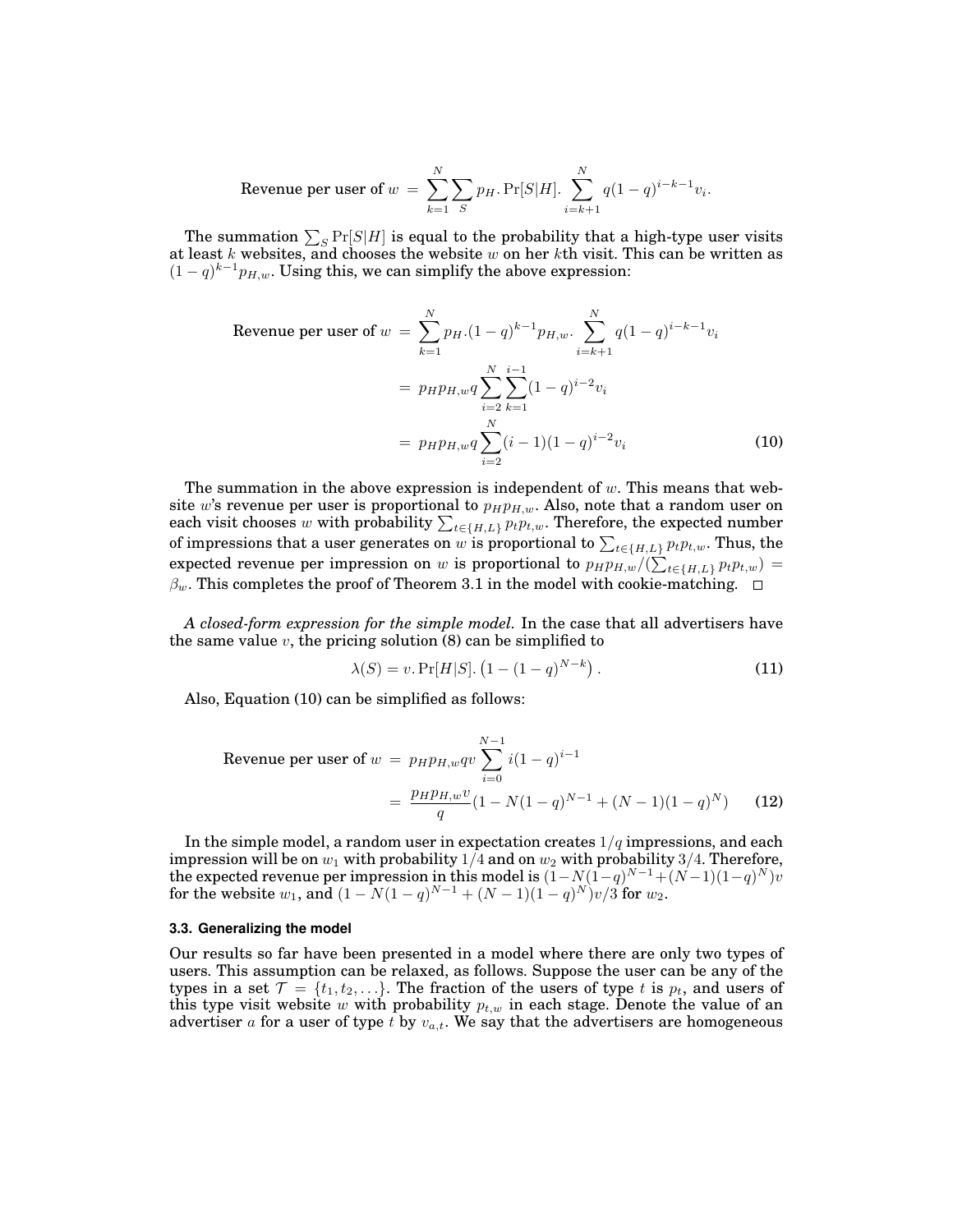if for every advertiser a and user type t, the value  $v_{a,t}$  can be written as  $\gamma_t v_a$ , where  $v_a$ only depends on the advertiser and  $\gamma_t$  only depends on the user type — for example,  $\gamma_t$  could be the conversion rate (*i.e.*, probability of purchasing the product) of users of type t, and  $v_a$  the profit per conversion for advertiser a. The case of two types  $H, L$ corresponds to setting  $\gamma_H = 1, \gamma_L = 0$ .

In this section, we generalize Theorem 3.1 to this more general model. Note, however, that this is not a strict generalization: unlike Theorem 3.1, here we cannot prove that the equilibrium is the lowest-price equilibrium in the model without cookiematching.

THEOREM 3.2. *With homogeneous advertisers and multiple user types as defined above, in both the models with and without cookie matching there is an equilibrium in which the expected revenue per impression of a website* w *is proportional to*

$$
\beta_w := \frac{\sum_t p_t p_{t,w} \gamma_t}{\sum_t p_t p_{t,w}}.
$$

*In the model with cookie matching, this equilibrium is the unique lowest-price equilibrium. Therefore, in these equilibria, either the revenue per impression of*  $w_i$  *in the model with cookie-matching is greater than its revenue per impression in the model without*  $\emph{cookie-matching}$  for all websites  $w_i$ , or the reverse inequality holds for all  $w_i.$ 

PROOF. We start with the model without cookie matching. Similar to the analysis in Section 3.1, we let  $\theta_w$  denote the price per impression on website w and  $x_{a,w}$  denote the fraction of the traffic of website  $w$  that advertiser  $a$  buys, and write optimality conditions for these allocations and prices. The expected total cost  $a$  pays for a fixed user of type  $t \in \mathcal{T}$  is

$$
\frac{1}{q}\sum_{w\in W}p_{t,w}x_{a,w}\theta_{w}.
$$

Also, the probability that a particular user of type t getting exposed to  $\vec{a}$ 's ad at least once can be written as:

$$
1 - \sum_{i \ge 1} q(1-q)^{i-1} (1 - x_{a,t})^i = \frac{x_{a,t}}{q + (1-q)x_{a,t}},
$$

where  $x_{a,t} := \sum_{w \in W} p_{t,w} x_{a,w}.$  Therefore, the total utility that  $a$  derives from a random user is

$$
U = \sum_{t \in \mathcal{T}} p_t \gamma_t v_a \frac{x_{a,t}}{q + (1-q)x_{a,t}} - \frac{1}{q} \sum_{t \in \mathcal{T}} p_t \sum_{w \in W} p_{t,w} x_{a,w} \theta_w.
$$

The derivative of the above expression with respect to the fractions  $x_{a,w}$  can be written as:

$$
\frac{\partial U}{\partial x_{a,w}} = \sum_{t \in \mathcal{T}} p_t \gamma_t v_a \frac{p_{t,w} q}{(q + (1-q)x_{a,t})^2} - \sum_{t \in \mathcal{T}} \frac{p_t p_{t,w} \theta_w}{q}
$$

The above derivative is zero if and only if

$$
\theta_w = \left(\sum_{t \in \mathcal{T}} p_t \gamma_t v_a p_{t,w} (1 + (\frac{1}{q} - 1) x_{a,t})^{-2}\right) (\sum_{t \in \mathcal{T}} p_t p_{t,w})^{-1}.
$$

Let  $f(x) = (1 + (\frac{1}{q} - 1)x)^{-2}$ . Note that  $f : [0,1] \mapsto [q,1]$  is a continuous decreasing function mapping 0 to 1 and 1 to q. Using this notation, the above equation can be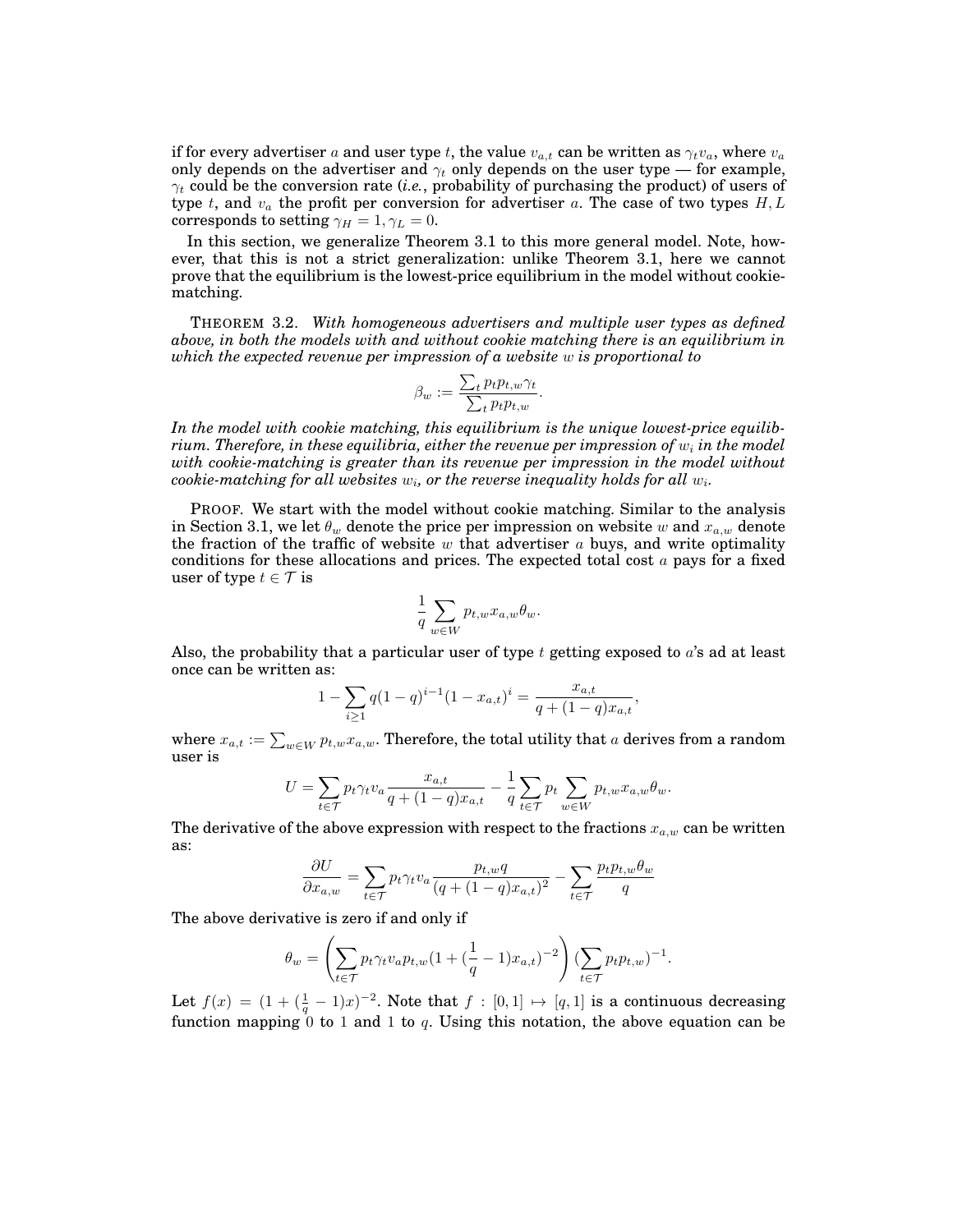written as:

$$
\theta_w = \left(\sum_{t \in \mathcal{T}} p_t \gamma_t p_{t,w} f(x_{a,t}) v_a\right) \left(\sum_{t \in \mathcal{T}} p_t p_{t,w}\right)^{-1}.\tag{13}
$$

We now give an algorithm for constructing an allocation and a set of prices that are in equilibrium. For every w, the algorithm maintains  $\theta_w = \delta \beta_w$  for a value  $\delta$  that will be adjusted until an equilibrium is reached. Furthermore, for every advertiser  $a$ , the algorithm maintains the property that  $x_{a,w}$  is the same for all websites w. We denote this common value by  $x_a$ . Clearly, this means that  $x_{a,t} = x_a$  for all types t.

Initially, we set  $x_a = 0$  for all advertisers a. Throughout the algorithm, we maintain

$$
\delta = \max_{a} (f(x_a)v_a),\tag{14}
$$

which initially means  $\delta = \max_a v_a$ . We continuously decrease  $\delta$ , and to maintain the invariant (14), we increase the value of  $x_a$  for a's which achieve the maximum of  $f(x_a)v_a$ . We stop as soon as  $\sum_{a} x_a$  reaches 1.

First, note that since the algorithm keeps increasing  $\sum_{a} x_a$ , it will eventually stop. At the point that the algorithm stops all of the following conditions are satisfied:

(i) For all  $w, \theta_w = \delta \beta_w$ . (ii) For all  $a, \delta \geq f(x_a)v_a$ . (iii) For all a with  $x_a > 0$ , we have  $f(x_a)v_a = \delta$ .

$$
(iv) \sum_a x_a = 1.
$$

By properties (i) and (iii), for every a with  $x_a > 0$  and every w, the equality (13) holds, and therefore the derivative of U with respect to  $x_{a,w}$  is zero. Also, for every a, by (i) and (ii), the right-hand side of (13) is less than or equal to its left-hand side, which means that the derivative of U with respect to  $x_{a,w}$  is non-positive. Finally, U is a sum of linear and inverse-linear functions (with negative coefficients), and is therefore a concave function of  $x_{a,w}$ 's. Therefore, the allocation computed by the algorithm maximizes the utility function  $U$ . Since by property (iv) the total demand at this allocation equals the total supply, this set of allocation and prices forms an equilibrium. It is clear that in this equilibrium, the revenue per impression of a website w is  $\theta_w$ , which is proportional to  $\beta_w$ . This completes the proof of the theorem in the model without cookie matching.

We now analyze the model with cookie matching. As in the analysis in Section 3.2, the equilibrium price of an impression by a user can depend on the user's browsing history S, and is denoted by  $\lambda(S)$ . At such a history S with  $|S| = k$ , the advertisers  $1, \ldots, k-1$  have already won an impression, and therefore only advertisers  $k, \ldots, N$  are interested. The value of the *i*th advertiser for buying this impression is  $\mathbf{E}[\gamma_t|S].v_i-\lambda(S)$ , where  $\mathbb{E}[\gamma_t|S]$  denotes the expectation of the value of  $\gamma_t$ , where t is the type of the user, given the history  $S$  of the sites she has visited.

The utility of this advertiser for waiting is the probability that the user returns, which is  $(1 - q)$ , times the utility conditioned on her return. If the user returns and visits a website w, the utility of the advertiser is  $\mathbf{E}[\gamma_t|S.w].v_i - \lambda(S.w).$  Therefore, the expected utility of the advertiser, if the user returns, can be written as

$$
\sum_{t \in \mathcal{T}} \Pr[t|S] \cdot \sum_{w \in W} p_{t,w} \cdot (\gamma_t \cdot v_i - \lambda(S \cdot w))
$$
  
= 
$$
\mathbf{E}[\gamma_t|S]v_i - \sum_{w \in W} \Pr[w|S] \lambda(S \cdot w),
$$
 (15)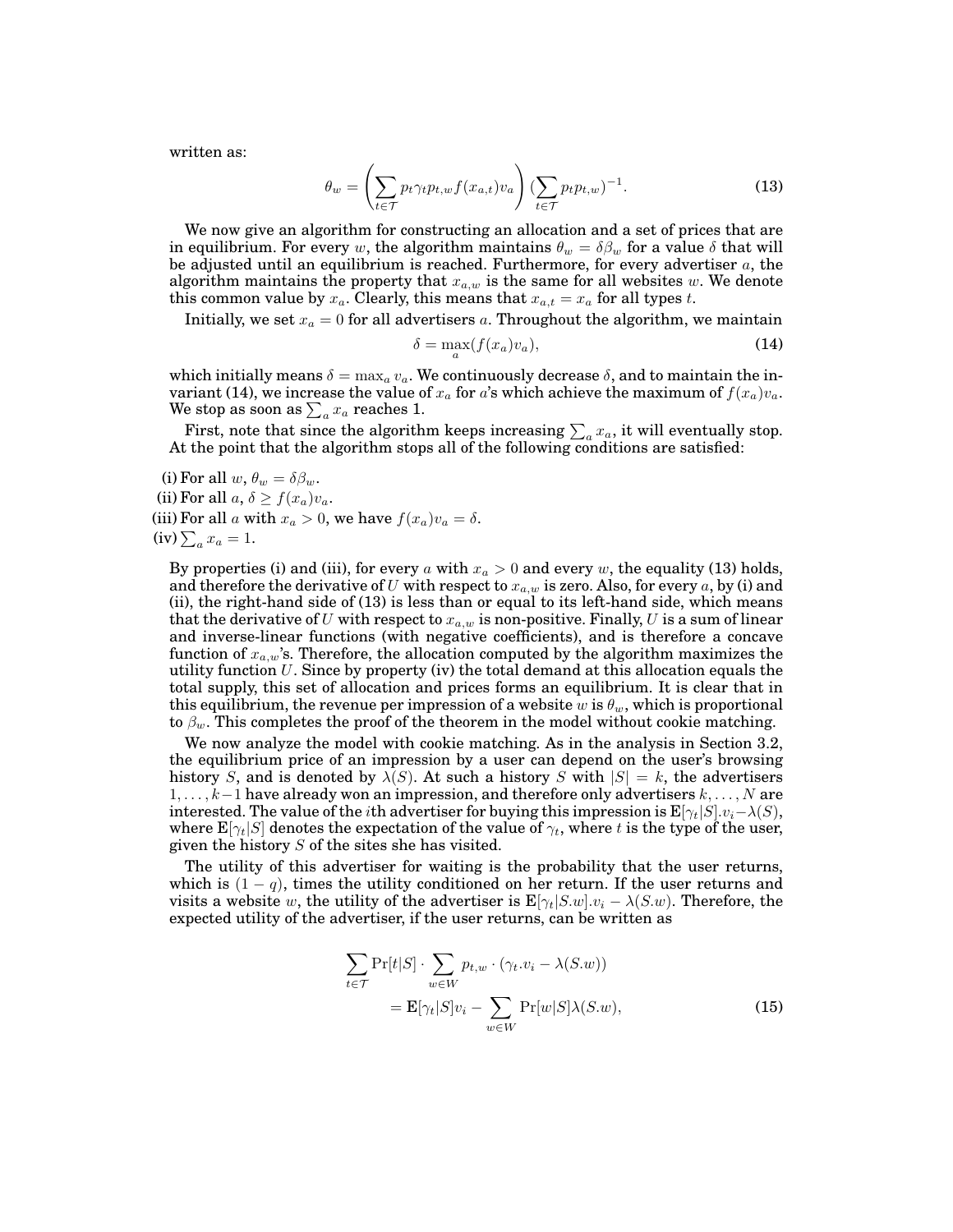where  $Pr[w|S] = \sum_{t \in \mathcal{T}} Pr[t|S] \cdot p_{t,w}$  is the probability that a user visits the website w after the history S. As in Section 3.2, at a lowest-price equilibrium, the expected utility of buying the next impression for advertiser  $k+1$  should be the same as this advertiser's expected utility for waiting. This translates to the following equation:

$$
\mathbf{E}[\gamma_t|S].v_{k+1} - \lambda(S) =
$$
  

$$
(1-q)\left(\mathbf{E}[\gamma_t|S]v_{k+1} - \sum_{w \in W} \Pr[w|S]\lambda(S.w)\right).
$$
 (16)

This yields a recurrence that gives the price at any history in terms of prices at longer histories. As in Section 3.2, by induction, the following closed form solution can be proved for this recurrence (together with the initial condition  $\lambda(S) = 0$  for  $|S| \ge N$ ):

$$
\lambda(S) = \mathbf{E}[\gamma_t|S]. \sum_{i=k+1}^{N} q(1-q)^{i-k-1} v_i
$$
 (17)

For each website  $w \in W$ , the expected revenue per user of this website can be written as follows:

Revenue per user of 
$$
w = \sum_{k} \sum_{S=(w_{i_1}, \ldots, w_{i_{k-1}}, w)} \Pr[S] \lambda(S)
$$

\n
$$
= \sum_{k=1}^{N} \sum_{S=(w_{i_1}, \ldots, w_{i_{k-1}}, w)} \Pr[S] \cdot \mathbf{E}[\gamma_t | S] \cdot \sum_{i=k+1}^{N} q(1-q)^{i-k-1} v_i.
$$

By Bayes' rule,

$$
\sum_{S=(w_{i_1},...,w_{i_{k-1}},w)} \Pr[S].\mathbf{E}[\gamma_t|S] = \sum_{t \in \mathcal{T}} \gamma_t \sum_{S=(w_{i_1},...,w_{i_{k-1}},w)} \Pr[S].\Pr[t|S]
$$

$$
= \sum_{t \in \mathcal{T}} \gamma_t p_t \sum_{S=(w_{i_1},...,w_{i_{k-1}},w)} \Pr[S|t]
$$

$$
= \sum_{t \in \mathcal{T}} \gamma_t p_t (1-q)^{k-1} p_{t,w}.
$$

Therefore,

Revenue per user of 
$$
w = \sum_{k=1}^{N} \sum_{t \in \mathcal{T}} \gamma_t p_t (1 - q)^{k-1} p_{t,w} \cdot \sum_{i=k+1}^{N} q (1 - q)^{i-k-1} v_i,
$$

\n
$$
= \sum_{t \in \mathcal{T}} \gamma_t p_t p_{t,w} q \sum_{i=2}^{N} \sum_{k=1}^{i-1} (1 - q)^{i-2} v_i
$$
\n
$$
= \sum_{t \in \mathcal{T}} \gamma_t p_t p_{t,w} q \sum_{i=2}^{N} (i-1)(1 - q)^{i-2} v_i
$$
\n(18)

The summation in the above expression is independent of  $w$ . This means that website  $w$ 's revenue per user is proportional to  $\sum_{t\in\mathcal{T}}\gamma_t p_t p_{t,w}.$  Also, note that a random user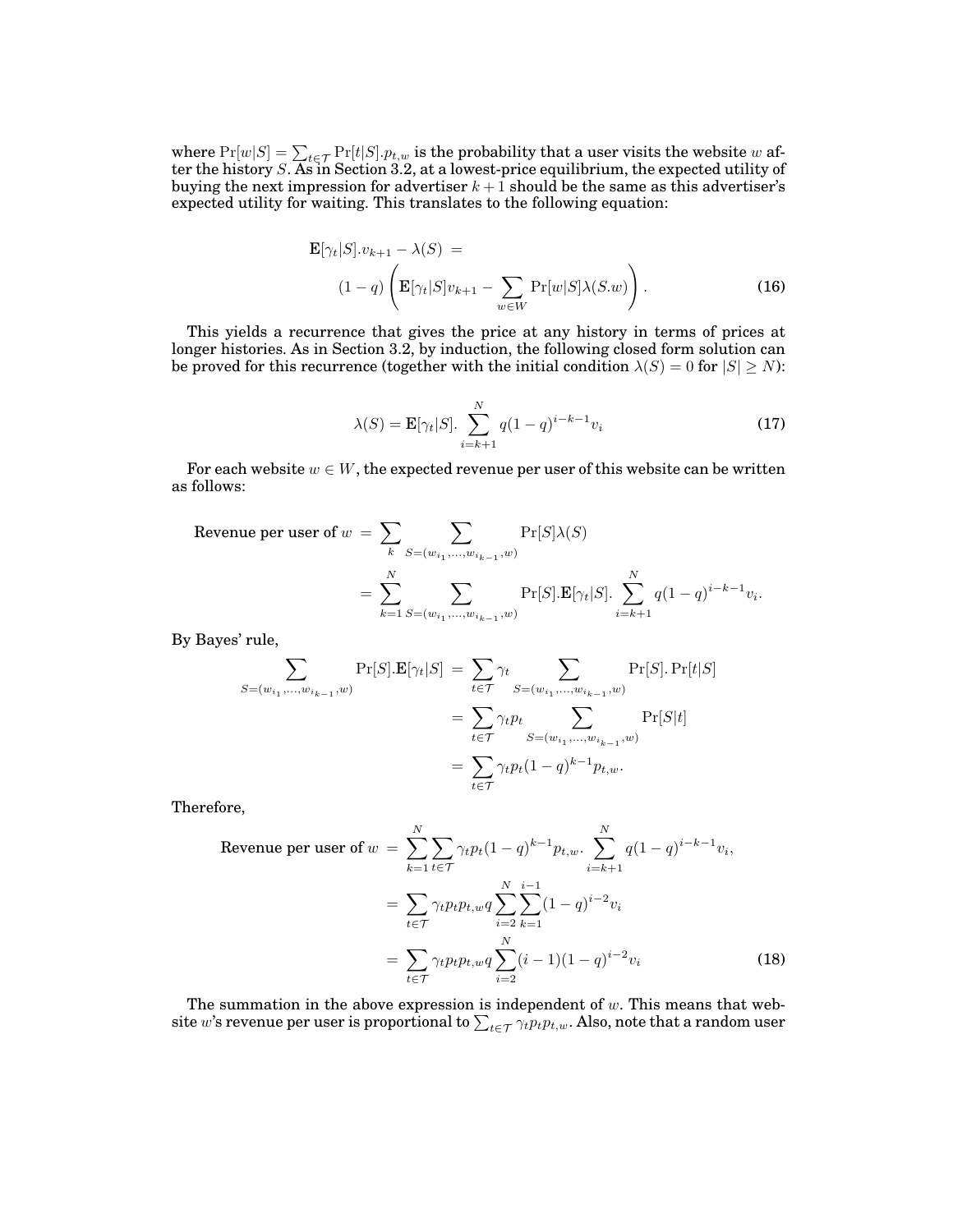

Fig. 1. Revenue comparison between the two scenarios in the simple model

on each visit chooses  $w$  with probability  $\sum_{t\in\mathcal{T}}p_tp_{t,w}.$  Therefore, the expected number of impressions that a user generates on  $w$  is proportional to  $\sum_{t \in \mathcal{T}} p_t p_{t,w}.$  Thus, the expected revenue per impression on w is proportional to  $\sum_{t \in \mathcal{T}} \gamma_t p_t p_{t,w}/(\sum_{t \in \mathcal{T}} p_t p_{t,w}) =$  $\beta_w.$  This completes the proof of Theorem 3.2 in the model with cookie-matching.

## **3.4. Numerical examination of the simple model**

It is instructive to look at the closed-form expressions for the revenue in the simple model. Setting  $v = 1$  and N to be a large number, we plot the revenue per impression of  $w_1$  as a function of qN in Figure 1. As can be seen in this figure, there is a range of parameters for which the model without cookie-matching achieves a higher revenue for publishers than the model with cookie-matching. For example, this happens when  $q$  is roughly  $1/(2N)$ , which means that each user visits about 2N websites before quitting. The intuitive reason is that in this range, the supply in the cookie matching model  $(2N \text{ impressions per user})$  is more than the demand (N advertisers), leading to a low price. In the model without cookie-matching, the inefficiency due to the possibility of one advertiser advertising multiple times to the same user artificially decreases the supply, thereby increasing the prices. As the supply  $(1/q)$  impressions per user) gets more in line with demand  $(N)$ , the cookie-matching model yields higher revenue for all publishers than the model without cookie-matching.

## **4. A SCENARIO WITH INFORMATION LEAKAGE**

In this section, we show that when advertisers are heterogenous, the impact of cookie matching on different publishers can indeed be different, leading to a loss of revenue for some publishers and an increase in revenue for others. This illustrates that the results on publishers agreeing about whether or not to cookie-match depends on the homogeneity of advertisers' valuations of users.

Consider the simple model where there are  $N$  advertisers, whom we will call the type-A advertisers, who value high type users at  $v$  and low type users at  $0$ . Suppose in addition that there are  $N_B$  type B advertisers that have a value of R the first time their ad is shown, *regardless* of the user type. Type-A advertisers represent advertisers who are able to use the cookie information to better target their ads to the users, whereas type-B's are generic advertisers that are willing to mass advertise to everyone.

We will show that in this setting, there exists a setting of  $N, N_B, R, v$ , and q, so that  $w_1$  has higher expected revenue (at equilibrium) in the setting without cookie match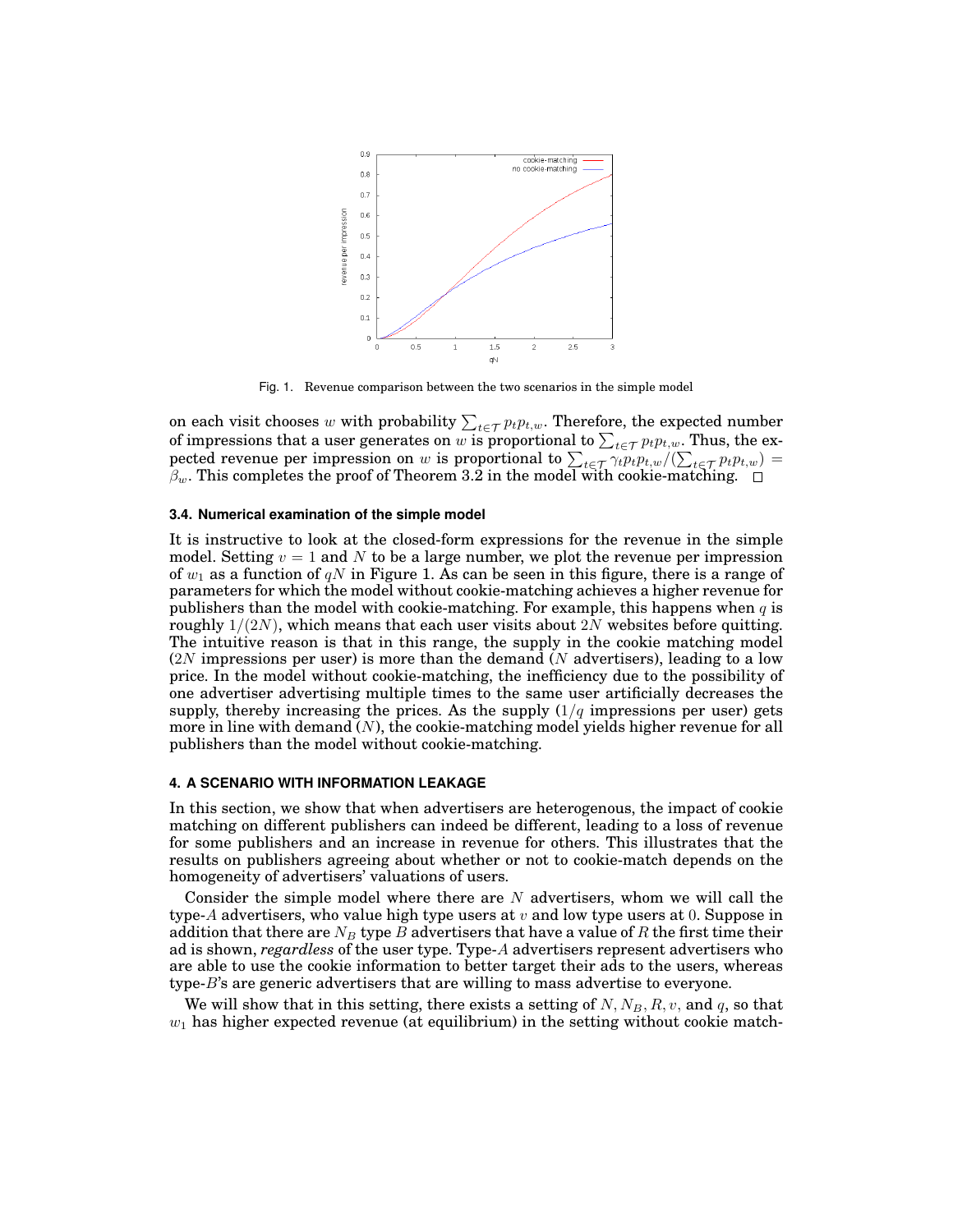ing, whereas  $w_2$  has higher expected revenue in the setting with cookie matching. This is precisely the information leakage scenario where the premium website  $w_1$  suffers a loss in revenue due to a dilution of its supply of high valued users.

## **4.1. Equilibrium revenue with no cookie matching**

From the point of view of type  $A$  advertisers, the equilibrium conditions are the same as the ones in Section 3.1. Now consider advertisers of type B. If  $N_B \gg \frac{1}{q}$  then advertisers of type B will be willing to pay  $R - \epsilon$  per impression, as the chances of a single advertiser seeing the same user twice are nearly 0.

If the prices  $\theta_1$ ,  $\theta_2$  and the value of R is such that  $\theta_1 > R > \theta_2$  then advertisers of type  $\overline{A}$  will never be allocated any users from  $w_2$ . In this case,  $x_{a,H} = \frac{1}{2N}$ , as the N type A advertisers evenly split all of the high valued impressions coming to  $w_1$ . By Equation (1), the prices that support such an allocation are:  $\theta_1 = v \left(1 + \frac{1-q}{2qN}\right)^{-2}$ . Also, at any price greater than  $\theta_2 = \theta_1/3$ , type A advertisers do not want any of the impressions on  $w_2$ .

We can now compute the revenue on each website.

LEMMA 4.1. Let  $\theta_1 = v \left(1 + \frac{1-q}{2qN} \right)^{-2} = 3 \theta_2$ . If  $\theta_1 > R > \theta_2$ , then the revenue per  $impression$   $to$   $w_1$   $is$   $exactly$   $\theta_1$   $and$   $the$   $revenue$   $per$   $impression$   $to$   $w_2$   $is$   $R-\epsilon$   $for$   $an$   $\epsilon$   $that$ *tends to zero as*  $N_B$  *tends to infinity.* 

## **4.2. Cookie matching**

When cookie matching is enabled, then the price advertisers are willing to pay is determined by the previous history of the user. In particular, any user who has ever visited  $w_1$  is guaranteed to be a type H user, regardless of which website he is currently visiting. On the other hand, if the history S represents k visits to  $w_2$  (and no visit to  $w_1$ ), the probability  $Pr[H|S]$  that the user with this history is a high-type can be calculated using the Bayes rule as follows:

$$
\Pr[H|S] = \frac{\Pr[S|H] \cdot \Pr[H]}{\Pr[S|H] \cdot \Pr[H] + \Pr[S|L] \cdot \Pr[L]} = \frac{2^{-k} \cdot \frac{1}{2}}{2^{-k} \cdot \frac{1}{2} + 1 \cdot \frac{1}{2}} = \frac{1}{2^{k} + 1}
$$

Therefore, if

$$
\frac{v}{2^N+1} > R,\tag{19}
$$

then the expected value of a user who has visited  $w_2$   $k$  times without visiting  $w_1$  to a type A advertiser is  $v \cdot Pr[H|S] = \frac{v}{2^k+1} \geq R$ . Therefore the expected value to a type A advertiser is larger than the value to a type B advertiser. This implies that the per impression price for visits  $N + 1$  and onwards for *any* user will be R.

Let  $\lambda_i$  be the price of the *i*-th impression of the user with a history containing at least one visit to  $w_1$ . Adapting Equation (5) to this specific setting, with the base case of the recurrence as  $\lambda_j = R$  for all  $j \geq N$ , we get:

$$
\lambda_k = v - (1 - q)^{N - k} (v - R)
$$
 (20)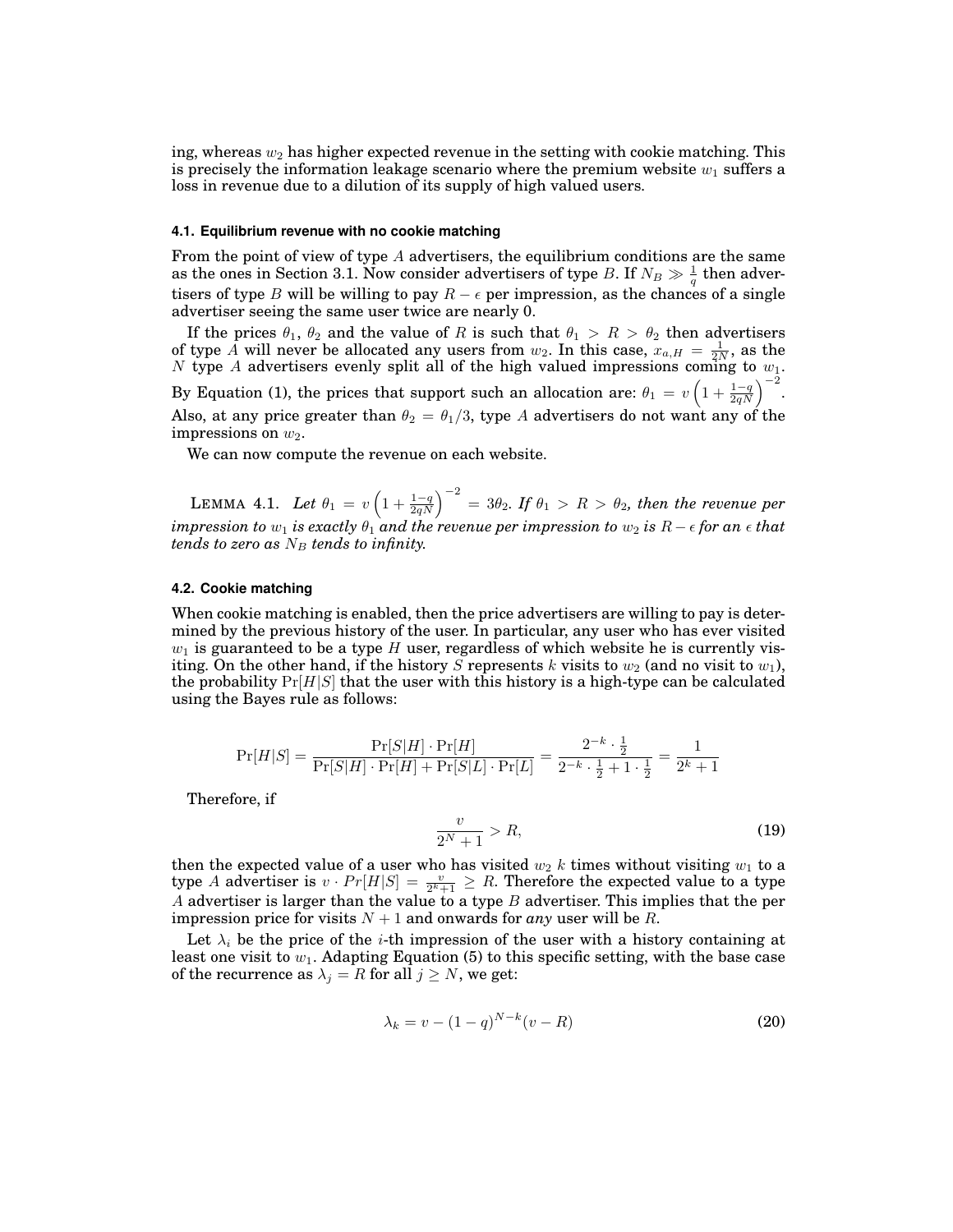Therefore, the expected revenue per user to  $w_1$  is:

$$
\sum_{k=1}^{N} \frac{(1-q)^{k-1}}{4} \left( v - (1-q)^{N-k} (v-R) \right) + \sum_{k=N+1}^{\infty} \frac{(1-q)^{k-1}}{4} R.
$$

Since each user creates  $1/(4q)$  impressions on  $w_1$  in expectation, the per impression revenue of  $w_1$  is:

$$
\theta_1' = 4q \cdot \sum_{k=1}^{N} \frac{(1-q)^{k-1}}{4} \left( v - (1-q)^{N-k} (v - R) \right) + 4q \cdot \sum_{k=N+1}^{\infty} \frac{(1-q)^{k-1}}{4} R
$$
  
=  $v(1 - (1-q)^N) - Nq(v - R)(1-q)^{N-1} + R(1-q)^N$ 

Moreover, the per impression revenue of  $w_2$  strictly increases, since in addition to type B advertisers, type A advertisers also sometimes bid on impressions on  $w_2$ , and whenever they do so, their bid is strictly greater than  $R$ .

To demonstrate information leakage, we need to find a setting of  $R, v, N, q$  such that satisfy:

$$
\theta_1 = v \left( 1 + \frac{1-q}{2qN} \right)^{-2} > R > v \left( 1 + \frac{1-q}{2qN} \right)^{-2} / 3 = \theta_2
$$
  

$$
\frac{v}{2^{N+1}} > R
$$
  

$$
\theta_1 = v \left( 1 + \frac{1-q}{2qN} \right)^{-2} > v(1 - (1-q)^N) - Nq(v-R)(1-q)^{N-1} + R(1-q)^N = \theta_1'
$$

Setting  $R = 0.03, v = 1, N = 4$  and  $q = 0.05$  entails  $\theta_1 = 0.0878, \theta_2 = 0.0293$  and  $\theta_1^\prime = 0.0436,$  satisfying the three conditions above. This leads to a lower per impression revenue to the owner of  $w_1$ , and a higher per impression revenue to the owner of  $w_2$  in the cookie matching case.

## **5. CONCLUSION**

Cookie-matching is now commonplace on the internet, with many publishers, or websites, sharing cookie information with each other (for example, see [Perlich and Dalessandro 2013] or [Delo 2013]). We investigated publishers' incentives to share cookies and found, surprisingly, that when advertisers value users homogeneously, publishers agree about whether or not to share cookies— that is, either all publishers want to share cookie information, or no publishers want to share cookies.

This result can be understood as follows. In both scenarios (cookie-matching or no cookie-matching), advertisers are paying the expected value of advertising to a user. With cookie-matching, this expected value is contingent on the user's history of websites visited. Without cookie-matching, the expectation is taken only over the population of users visiting a website. Either way, cookie-matching does not change the *nature* of visitors to any website, but rather only what is *known* about them: this increase in knowledge either increases advertiser values— in which case all publishers unanimously agree that cookie-matching enhances revenues— or lowers advertiser values, in which case publishers prefer not to match. (Advertiser values can either rise or fall with cookie matching: it can rise because cookie matching improves the interaction with the user (e.g., permitting frequency capping), increasing value, or fall because it identifies a greater supply, decreasing values.)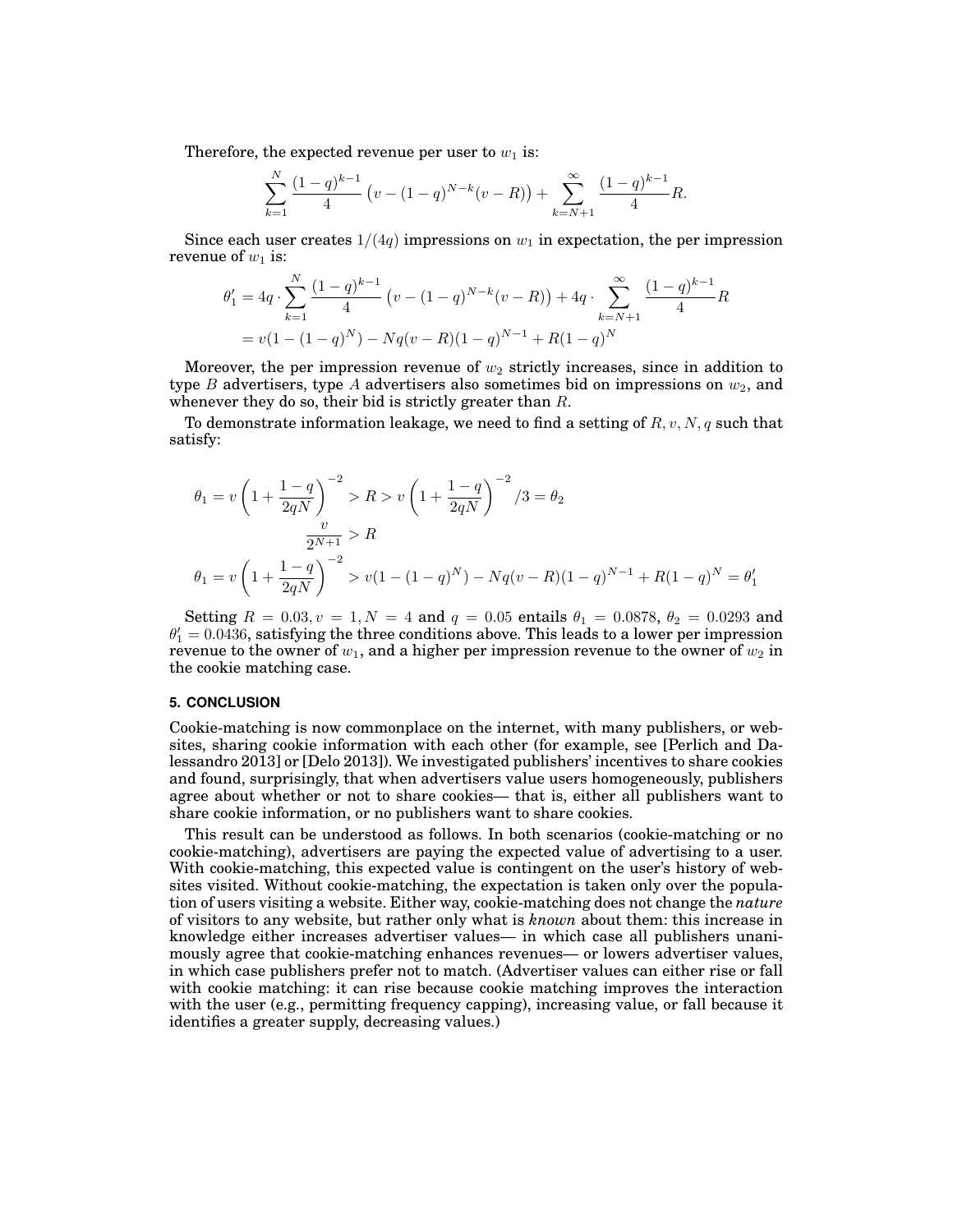When advertisers disagree about the relative value of users, however, cookiematching can indeed cause the information leakage phenomenon, leading to a disagreement between publishers about whether or not to participate in cookie-matching. The simplest example illustrating this phenomenon involves two sites and two types of users. Site 1 attracts only type  $H$  users, while site 2 attracts type  $H$  and type  $L$ . Suppose some advertisers value only type  $H$  users, while the others are indifferent. With no cookie matching, advertisers buying on site 2 must advertise to both types of users, reducing the willingness to pay of advertisers who only value type- $H$  users, so that impressions on this website are won by advertisers who are indifferent. With cookie matching, site 2 can sell some of the type- $H$  impressions to advertisers that value this type highly. This increases the revenue of 2, since it increases the price of some impressions, while keeping the price of the remaining impressions almost intact. It also increases the supply of known type- $H$  impressions, reducing the demand to site 1. Thus with cookie matching, site 1 loses revenue, and site 2 gains.

*Further directions.* There is much more to explore in cookie-matching. In particular, we have set aside the bundling aspects of the absence of cookie-matching; cookiematching leads to market fragmentation. This leads to increased efficiency, but it can also lead to decreased revenue in a thin market. Quantifying the value of cookie matching to each publisher is an interesting open direction. Also, in cases such as the data leakage scenario presented in this paper, side-payments might overcome the conflict of interest among the publishers – what mechanisms can be devised to allow the publishers that benefit from cookie-matching to compensate the losing publishers and *buy* their consent to cookie-matching? Finally, understanding the user side of the cookiematching game, and in particular the privacy concerns of the user is worthy of further study.

## **REFERENCES**

- ABRAHAM, I., ATHEY, S., BABAIOFF, M., AND GRUBB, M. 2013. Peaches, lemons, and cookies: Designing auction markets with dispersed information. In *Proceedings of the 14th ACM Conference on Electronic Commerce (EC'13)*. ACM, 7–8.
- BABAIOFF, M., KLEINBERG, R., AND PAES LEME, R. 2012. Optimal mechanisms for selling information. In *Proceedings of the 13th ACM Conference on Electronic Commerce (EC'12)*. ACM, 92–109.
- BERGEMANN, D. AND BONATTI, A. 2011. Targeting in advertising markets: Implications for offline vs. online media. *RAND Journal of Economics 42*, 414–443.
- CLARKE, R. N. 1983. Collusion and the incentives for information sharing. *The Bell Journal of Economics 14,* 2.
- DELO, C. 2013. Facebook inks deal with acxiom, epsilon, and others to show ads based on shopping habits. http://adage.com/article/digital/ facebook-announces-plan-show-ads-based-offline-shopping-habits/240054/.
- DEMANGE, G., GALE, D., AND SOTOMAYOR, M. 1986. Multi-item auctions. *Journal of Political Economy 94,* 4, 863–72.
- EMEK, Y., FELDMAN, M., GAMZU, I., PAES LEME, R., AND TENNENHOLTZ, M. 2012. Signaling schemes for revenue maximization. In *Proceedings of the 13th ACM Conference on Electronics Commerce (EC'12)*.
- FU, H., JORDAN, P., MAHDIAN, M., NADAV, U., TALGAM-COHEN, I., AND VASSILVIT-SKII, S. Ad auctions with data. In *Proceedings of the 5th International Symposium on Algorithmic Game Theory (SAGT)*.
- GAL-OR, E. 1985. Information sharing in oligopoly. *Econometrica 53,* 2.